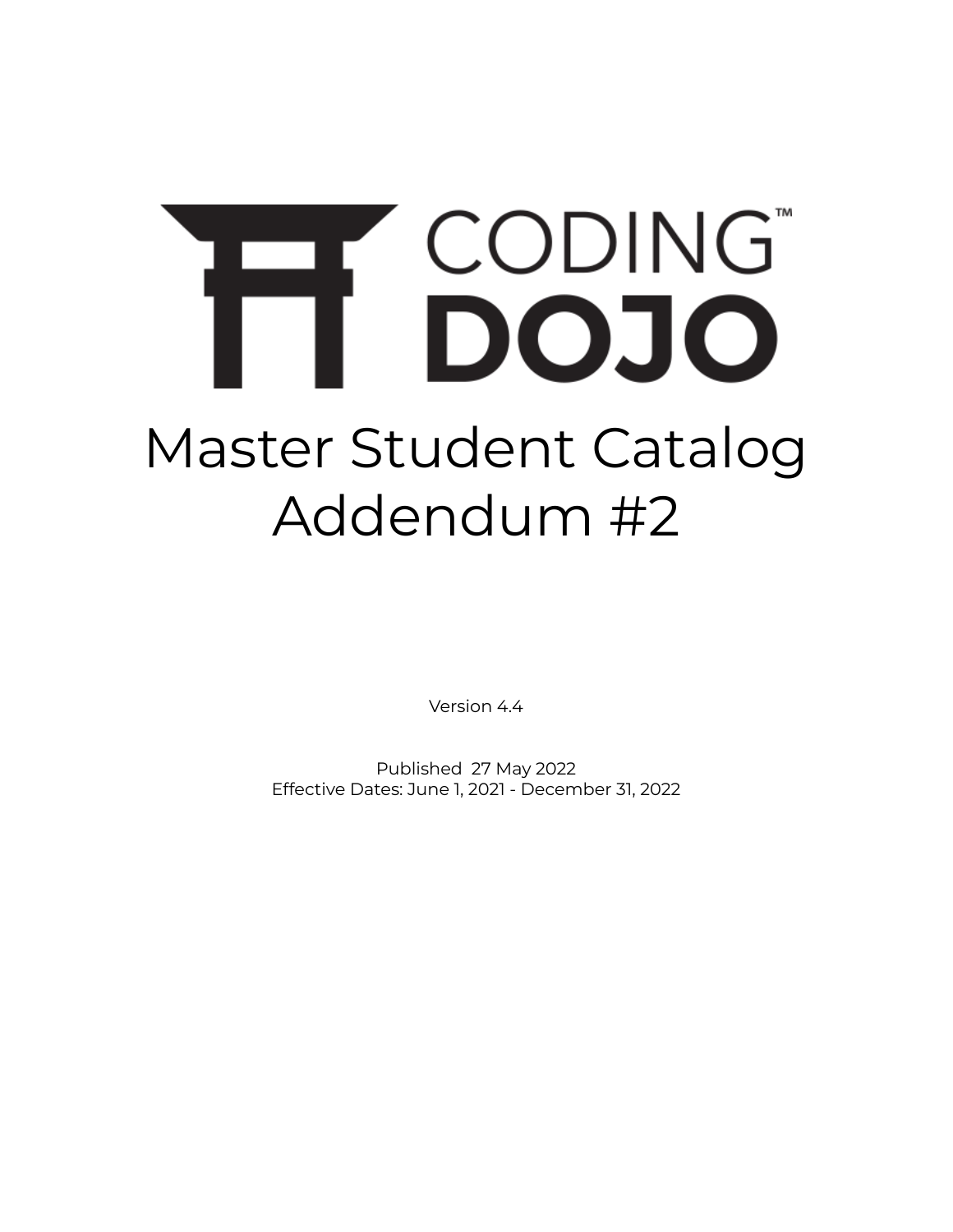## **Addendum: Coding Dojo's Master Student Catalog for 2021-2022**

About Coding Dojo Master Student Catalog

Coding Dojo's Master Student Catalog is published annually and includes academic policies, procedures, programs, courses, and faculty. Every effort has been made to make the catalog accurate as of the date of publication; however, all policies, procedures, fees, and charges are subject to change.

#### **Purpose of this Addendum**

The purpose of this addendum is to provide additional information or changes that occurred after publication of the catalog and to make corrections that could affect student success. It is to be used in conjunction with the Master Student Catalog. This addendum is being provided in order for all curriculum information to be available for advice and program/course selection to better serve students, advisors, and the Coding Dojo community. This addendum may include approved changes or corrections to programs and courses as well as changes in policies and requirements. All changes and additions listed here supersede the information contained in the previous catalog version. All information contained in this addendum is subject to change without notice. Please visit [www.codingdojo.com/institutional-disclosures](http://www.codingdojo.com/institutional-disclosures) to access the full student catalog.

|                         | <b>Summary of Changes</b>                                                                                                                                                               |                                                                                                                                                                                                                                                                                    |  |  |
|-------------------------|-----------------------------------------------------------------------------------------------------------------------------------------------------------------------------------------|------------------------------------------------------------------------------------------------------------------------------------------------------------------------------------------------------------------------------------------------------------------------------------|--|--|
| <b>Addendum</b><br>Page | <b>Catalog Section (page)</b>                                                                                                                                                           | <b>Description</b>                                                                                                                                                                                                                                                                 |  |  |
| $4 - 5$                 | Section 4. Tuition (Pages<br>$15-16$                                                                                                                                                    | Tuition increase across all onsite and online<br>programs in all locations will take effect on 18 July<br>2022.                                                                                                                                                                    |  |  |
| 6                       | Section 4. Tuition (Page)<br>24)                                                                                                                                                        | A promotional tuition lock-in campaign will be<br>launched beginning 19 July 2022 to August 18<br>2022.                                                                                                                                                                            |  |  |
| 7                       | Section 3. Admissions and<br><b>Enrollment Policies</b><br>(Pages 11-12)                                                                                                                | Scheduling and completing an interview will be an<br>additional step to the admission procedure for<br>specialty programs (Data Science<br>Online<br>Part-time, Cybersecurity Online Part-time, UX/UI<br>Design Online Part-time)                                                  |  |  |
| $8 - 11$                | Section 3. Admissions and<br><b>Enrollment Policies (Page)</b><br>14), Section 6. Program<br>Descriptions (Page 26),<br>and Appendix B. Program<br><b>Descriptions (Pages</b><br>73-74) | MEAN and Ruby on Rails stacks are no longer<br>offered to any programs and are removed in the<br>program transfer policy, program description for<br>Software Development Onsite Fulltime<br>and<br>Appendix B - program descriptions for Software<br>Development Onsite Fulltime. |  |  |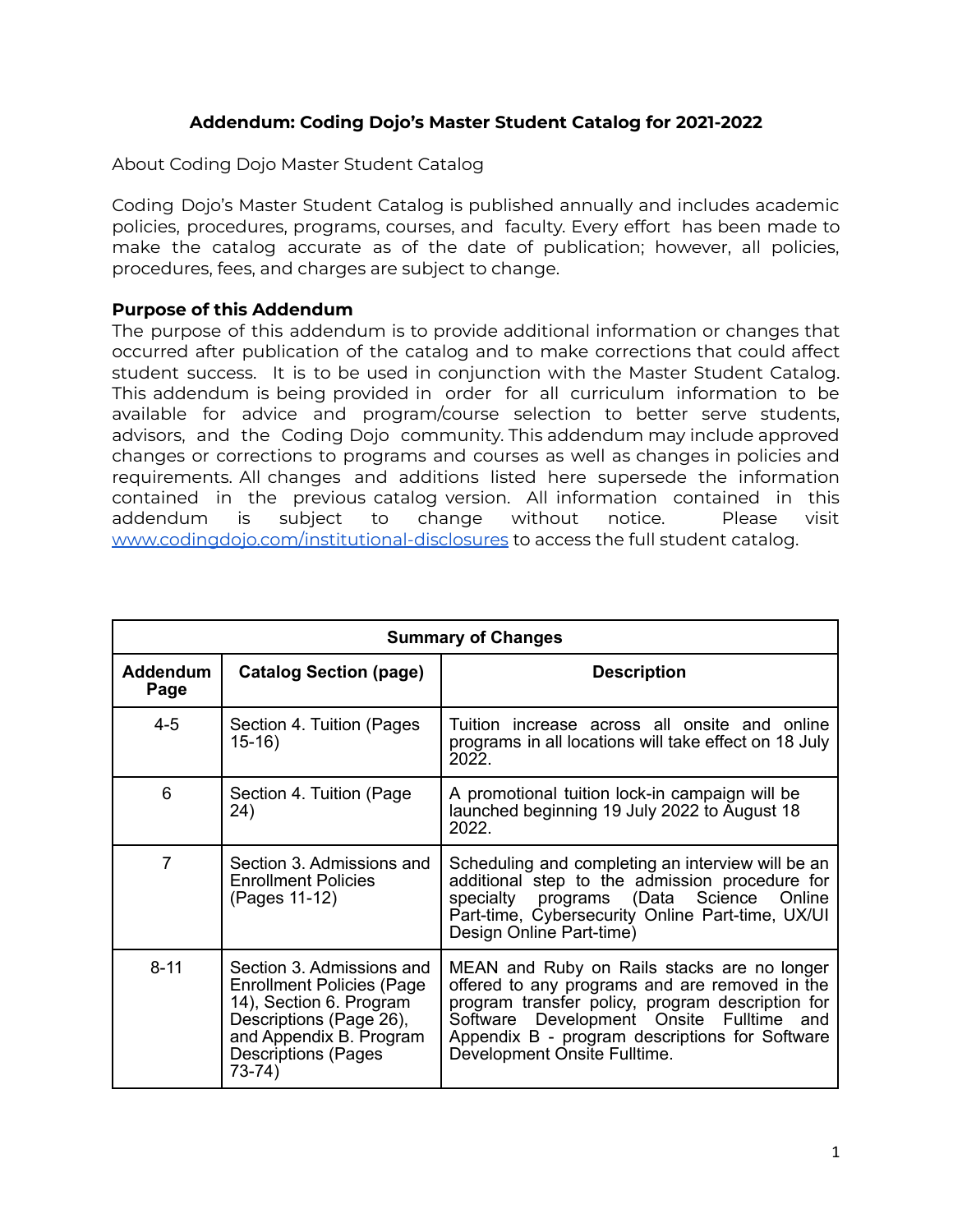| 12        | Section 6, Program<br>Descriptions (Page 28)                                                         | The Software Development Online Part-Time<br>Accelerated program will transfer one lab clock<br>hour per week to the lecture clock hour per week<br>and will take effect on 05 July 2022. Total clock<br>hours remain the same. The transfer of one hour<br>of lab time to lecture time per week is to optimize<br>the time of students to understand the content of<br>the course and make use of the lessons learned<br>during lab hours. And, students enrolled in prior to<br>the July 2022 cohort are not affected by this<br>change. |
|-----------|------------------------------------------------------------------------------------------------------|--------------------------------------------------------------------------------------------------------------------------------------------------------------------------------------------------------------------------------------------------------------------------------------------------------------------------------------------------------------------------------------------------------------------------------------------------------------------------------------------------------------------------------------------|
| 13        | Section 6, Program<br>Descriptions (Page 29)                                                         | The Software Development Online Part-Time Flex<br>program will transfer one hour of lab time per<br>week to the lecture hour per week and will take<br>effect on 06 June 2022. Total clock hours remain<br>the same. The transfer of one hour of lab time to<br>lecture time per week is to optimize the time of<br>students to understand the content of the course<br>and make use of the lessons learned during lab<br>hours. And, students enrolled in prior to the June<br>2022 cohort are not affected by this change.               |
| 14        | Section 7, Schedule (Page<br>37)                                                                     | The Software Development Online Part-Time<br>Accelerated program will move from two lectures<br>per week to three lectures per week effective 05<br><b>July 2022.</b>                                                                                                                                                                                                                                                                                                                                                                      |
| 14        | Section 7, Schedule (Page<br>37)                                                                     | The Software Development Online Part-Time Flex<br>program will move from one lecture per week to<br>two lectures per week effective 06 June 2022.                                                                                                                                                                                                                                                                                                                                                                                          |
| 15        | Section 7, Schedule (Page<br>38)                                                                     | The TA Hours for Software Development Online<br>Part-Time programs will increase<br>availability<br>hours to 8am-8pm PT on weekends.                                                                                                                                                                                                                                                                                                                                                                                                       |
| 16        | Appendix B (Page 84)                                                                                 | The Software Development Online Part-Time<br>Accelerated programs will transfer one clock hour<br>of lab time per week to the lecture clock hour per<br>week effective 05 July 2022.                                                                                                                                                                                                                                                                                                                                                       |
| 17        | Appendix B (Page 91)                                                                                 | The Software Development Online Part-Time Flex<br>program will transfer one clock hour of lab time<br>per week to the lecture clock hour per week<br>effective 06 June 2022.                                                                                                                                                                                                                                                                                                                                                               |
| 18        | Section 3. Admission and<br><b>Enrollment Policies -</b><br><b>Computer Requirements</b><br>(Page 9) | Added minimum computer specifications needed<br>in order to partake in the Cybersecurity Online<br>Part-time Program.                                                                                                                                                                                                                                                                                                                                                                                                                      |
| 19        | Section 4. Tuition (Page<br>16)                                                                      | Tuition charges for the Data Science Online<br>Part-time program has been removed. Data<br>Science Online Part-time Program (12 week) is<br>discontinued and will no longer be offered to any<br>prospective students beginning 20 June 2022.                                                                                                                                                                                                                                                                                              |
| $20 - 21$ | Section 6. Program                                                                                   | Program Description for the Data Science Online                                                                                                                                                                                                                                                                                                                                                                                                                                                                                            |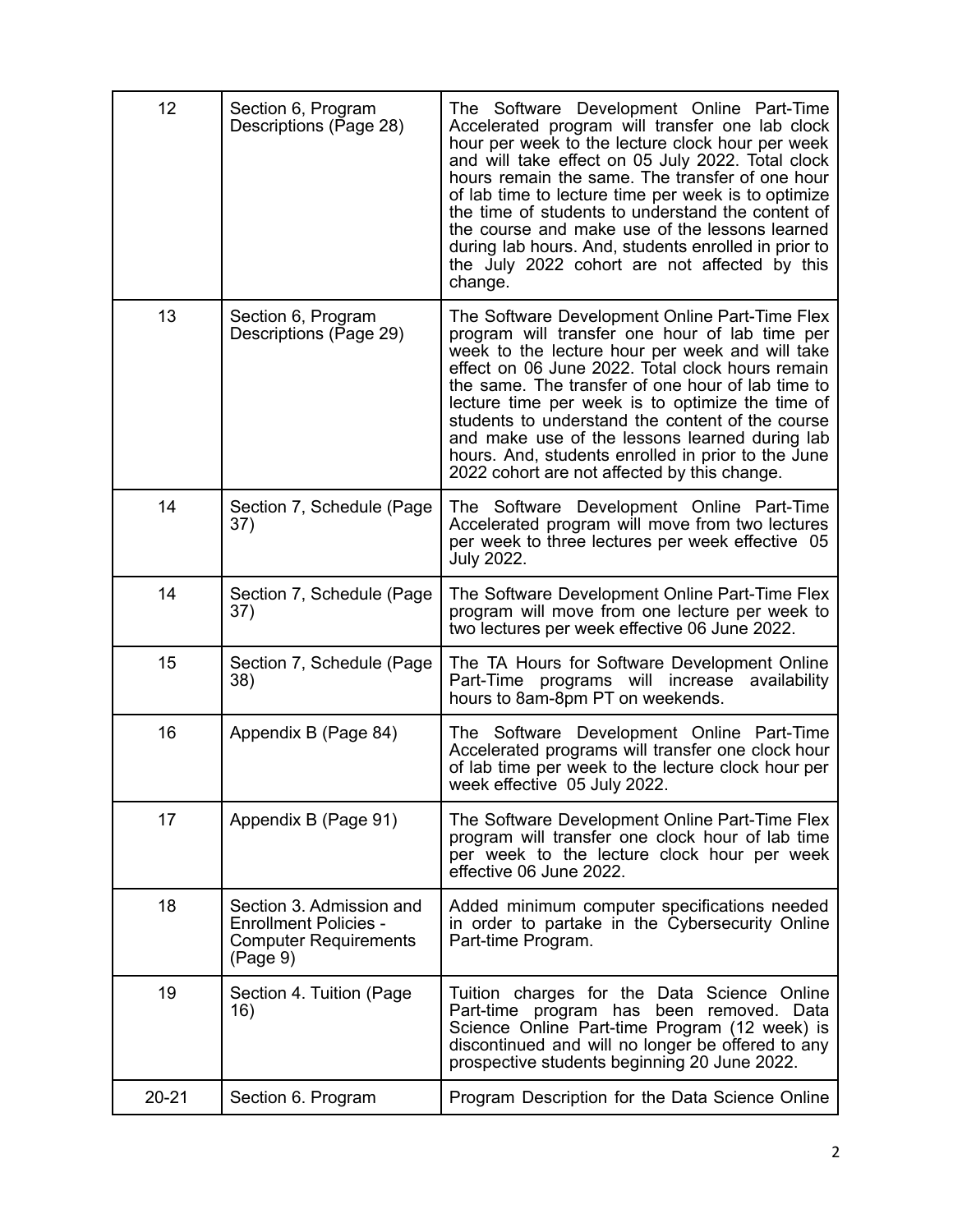|           | Description (Page 30-31)                                                                                           | Part-time Program (12 week) has been removed<br>and will no longer be offered to any prospective<br>students beginning 20 June 2022                                                                                                                                                                                                                                                                                                                      |
|-----------|--------------------------------------------------------------------------------------------------------------------|----------------------------------------------------------------------------------------------------------------------------------------------------------------------------------------------------------------------------------------------------------------------------------------------------------------------------------------------------------------------------------------------------------------------------------------------------------|
| $22 - 23$ | Appendix B. Program<br>Descriptions (Page 96-97)                                                                   | Program Description for the Data Science Online<br>Part-time Program (12 week) has been removed<br>and will no longer be offered to any prospective<br>students beginning 20 June 2022.                                                                                                                                                                                                                                                                  |
| $24 - 25$ | Appendix C. State Specific<br>Policies and Procedures<br>(Page 105)                                                | Tuition charges for Data Science Online Part-time<br>(12 week) program has been removed in the<br>for<br>California<br>Specific Section<br>State<br>and<br>Washington.                                                                                                                                                                                                                                                                                   |
| $26 - 29$ | Section 6 Program<br>Descriptions (Pages<br>27-30) and Appendix B.<br><b>Program Descriptions</b><br>(Pages 68-91) | MERN Stack under the Software Development<br>programs specifically of Onsite Full Time, Online<br>Fulltime and Online Part-time Accelerated will be<br>renamed as Javascript which is its universal<br>programming language term for this course. No<br>changes will be made in the content of the stack.<br>And, all mentions of the MERN stack in the<br>catalog will subsequently be replaced with<br>Javascript and will take effect on 01 June 2022 |
| $30 - 32$ | Appendix C. State Specific<br>Policies and Procedures<br>(Page 112)                                                | Omit the state specific policy section for Idaho                                                                                                                                                                                                                                                                                                                                                                                                         |
| 33-36     | Appendix C. State Specific<br>Policies and Procedures<br>(Page 115)                                                | Omit the state specific policy section for Illinois                                                                                                                                                                                                                                                                                                                                                                                                      |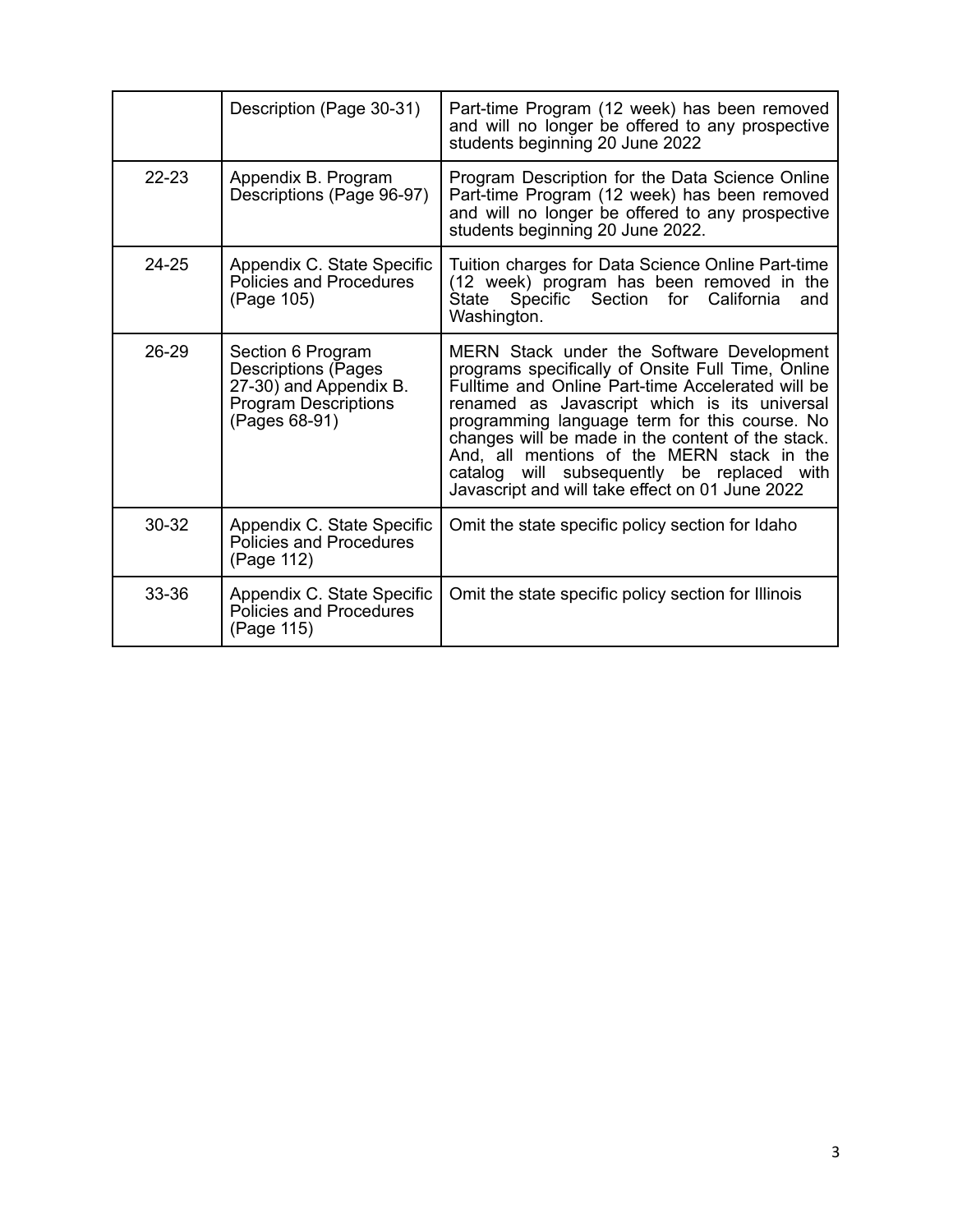# **4. Tuition (Pages 15-16)**

# 4. Tuition

## **Software Development Onsite Programs:**

Tuition may vary from campus to campus. Please check www.codingdojo.com for the most up to date breakdown of tuition for the specific campus or program, or refer to Appendix C. Below is a typical breakdown of expected payments and fees prior to any accepted scholarships or discounts.

- a. Tuition: <del>\$16.395</del> \$16.895
- b. Registration Fee: \$100
- c. Other Fees and Costs: \$0<sup>1</sup>

## **Software Development Online Programs:**

- 1. Online Full-Time:
	- a. \$16,395 \$16.895
	- b. Registration Fee: \$100
	- c. Other Fees and Costs: \$0<sup>1</sup>
- 2. Online Part-Time Accelerated:

#### One Stack

- a. <del>\$8,895</del> \$9,895
- b. Registration Fee: \$100
- c. Other Fees and Costs: \$0<sup>1</sup>

#### Two Stacks

- a. \$12,645 \$13,395
- b. Registration Fee: \$100
- c. Other Fees and Costs: \$0<sup>1</sup>

#### Three Stacks

- a. <del>\$16,395</del> \$16,895
- b. Registration Fee: \$100
- c. Other Fees and Costs: \$0<sup>1</sup>

Add A Stack (Part-Time Accelerated only)

- a. \$3900 per stack
- b. Registration Fee: \$100
- c. Other Fees and Costs: \$0<sup>1</sup>

<sup>1</sup> a. Students are required to provide their own laptops and software; b. Retake fees are \$500 per retake for a maximum of two retakes per program. See section 4B (Retaking Courses) for more information.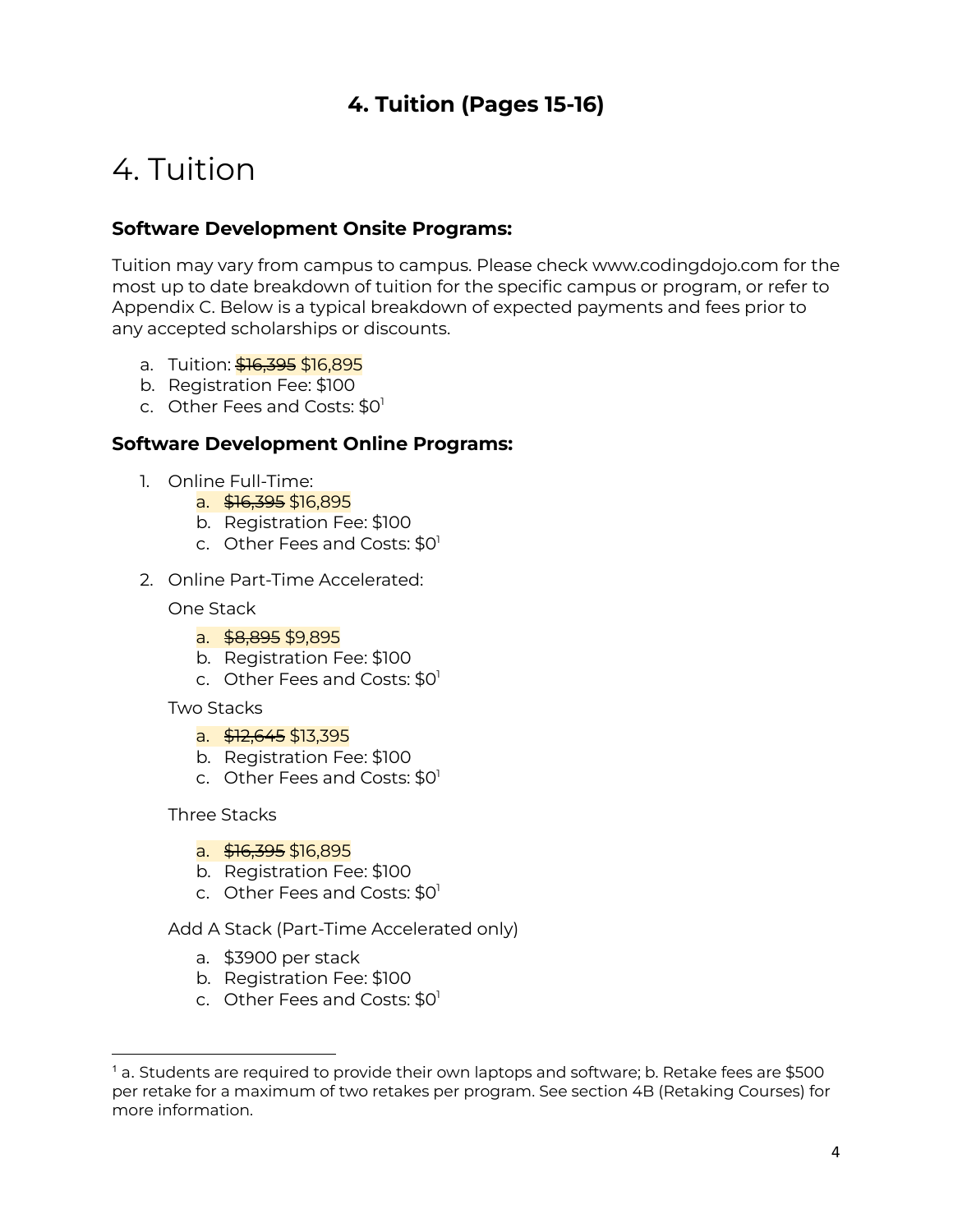- 3. Online Part-Time Flex:
	- a. \$8,895 \$9,895
	- b. Registration Fee: \$100
	- c. Other Fees and Costs: \$0<sup>1</sup>

## **Specialist Online Programs:**

1. Data Science Online Part-Time:

12-week Program (discontinuing May 2022)

a. \$8,895

b. Registration Fee: \$100

c<del>. Other Fees and Costs: \$0'</del>

16-week Program

- a. \$10,895 \$11,895
- b. Registration Fee: \$100
- c. Other Fees and Costs: \$0<sup>1</sup>
- 2. Cybersecurity Online Part-Time:
	- a. \$16,395 \$16,895
	- b. Registration Fee: \$100
	- c. Other Fees and Costs: \$0<sup>1</sup>
- 3. UI/UX Design Online Part-Time:
	- a. \$12,645 \$13,395
	- b. Registration Fee: \$100
	- c. Other Fees and Costs: \$0<sup>1</sup>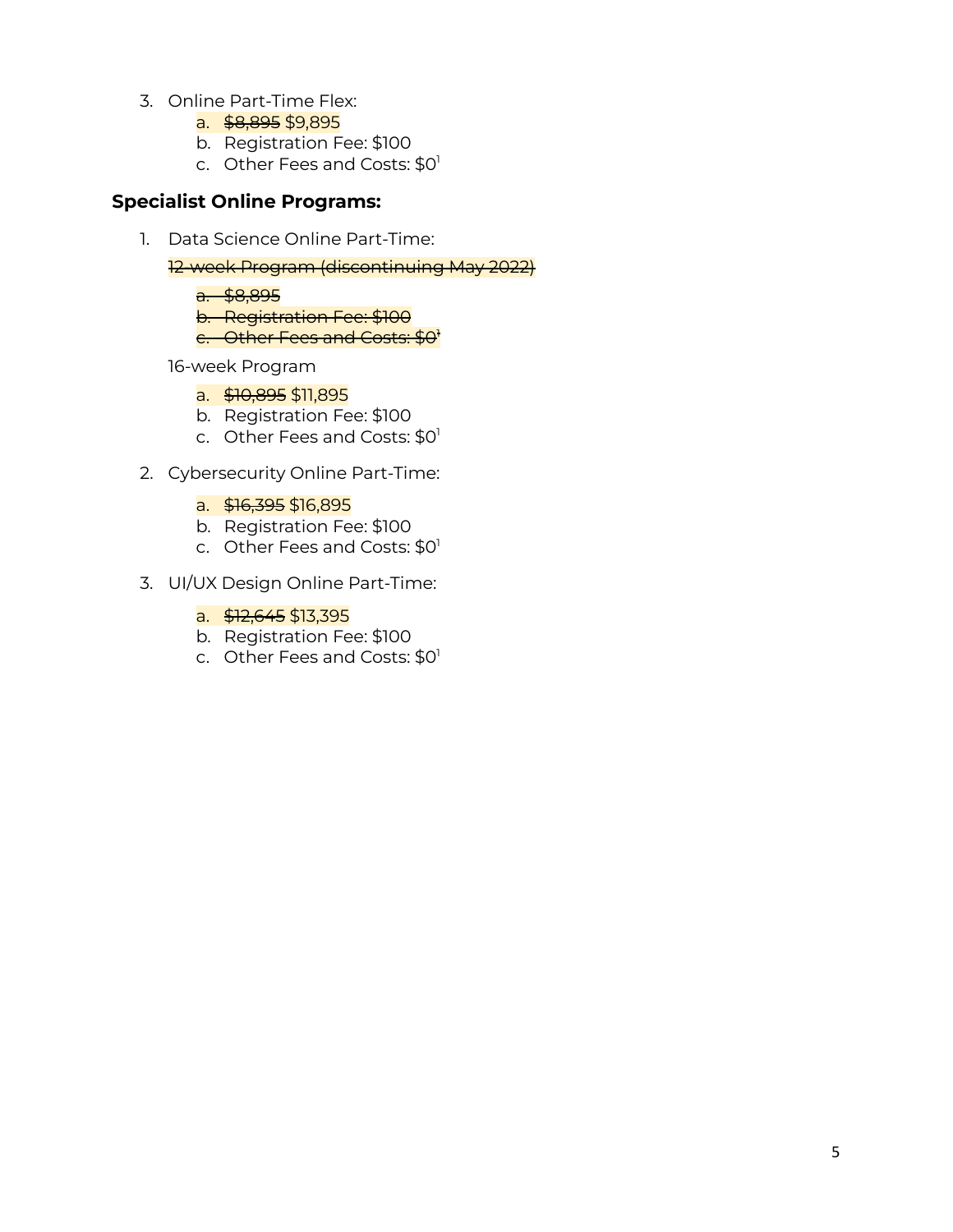# **4. Tuition (Page 24)**

## **Tuition Lock-In Campaign**

Availability: July 19th 2022 - August 18th 2022

Any individual who submitted an application prior to July 18th, 2022 may enroll during this period at the previous tuition price.

This promotion is stackable with other scholarships and discounts.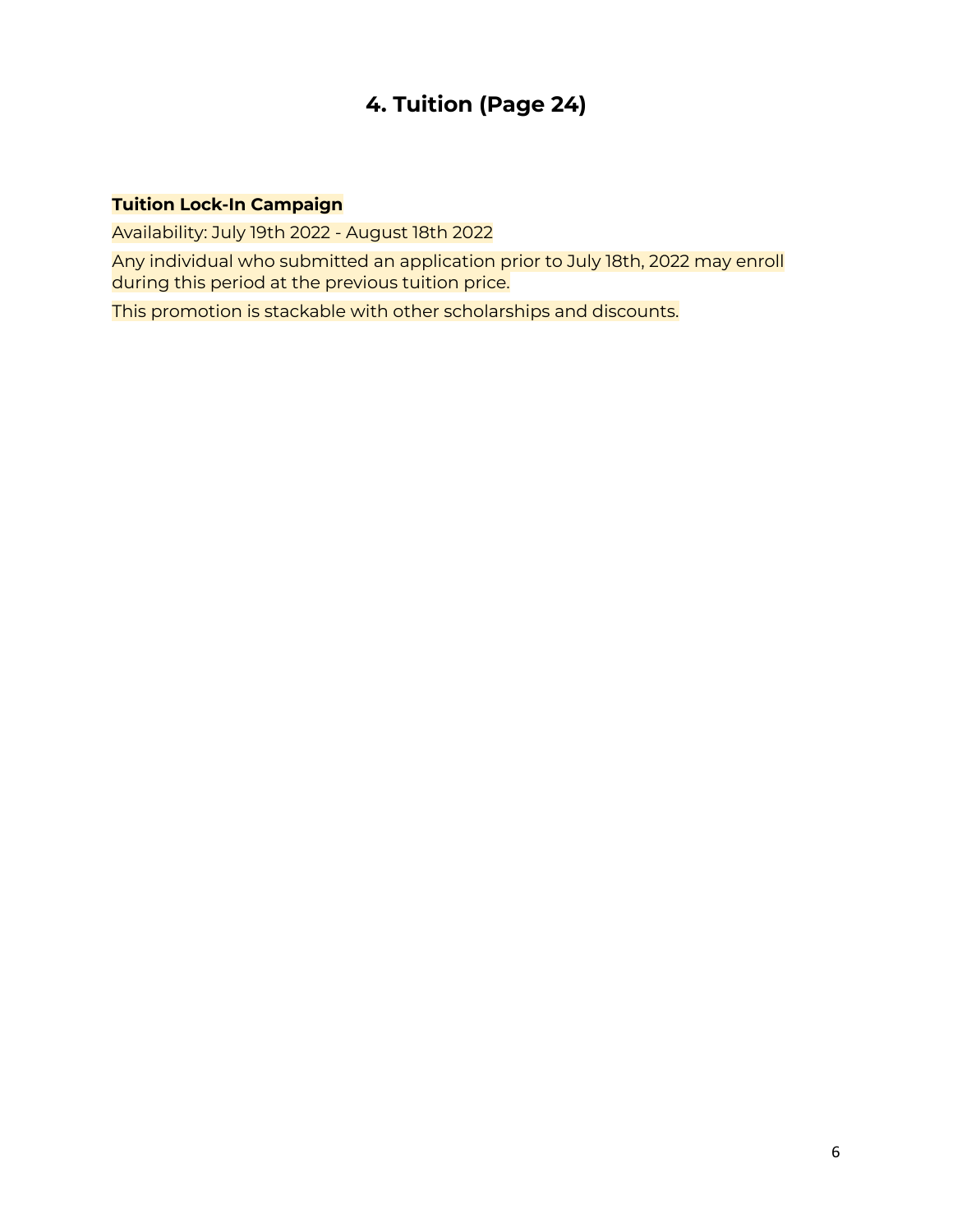# **3. Admissions and Enrollment Policies (Pages 11-12)**

## **Data Science**

Data Science Online Part-Time:

- 1. Submit the [application](https://www.codingdojo.com/apply)
- 2. Schedule and complete a non-technical interview
- 3. Acceptance Letter is sent to applied students
- 4. Submit a deposit to reserve a seat in the program
- 5. Sign necessary student enrollment documents
- 6. Finalize financing
- 7. Complete assigned pre-work
	- a. Python Basics Course (synchronous learning) approx. 40 hrs. This free pre-course offering seeks to provide students a stable Python foundation prior to beginning the core Data Science content. Mentor-hosted sessions drive student learning and build accountability to ensure students are prepared to succeed in core material.

## **Cybersecurity**

Cybersecurity Online Part-Time:

- 1. Submit the [application](https://www.codingdojo.com/apply)
- 2. Schedule and complete a non-technical interview
- 3. The admissions team will review the application and provide a decision within one (1) week
- 4. Acceptance Letter is sent to qualifying applicants
- 5. Submit a deposit to reserve a seat in the program
- 6. Sign necessary student enrollment documents
- 7. Finalize financing
- 8. Complete assigned pre-work

## **UI/UX Design**

UI/UX Design Online Part-Time:

- 1. Submit the [application](http://www.codingdojo.com/apply)
- 2. Schedule and complete a non-technical interview
- 3. Acceptance Letter is sent to qualifying applicants
- 4. Submit a deposit to reserve a seat in the program
- 5. Sign necessary student enrollment documents
- 6. Finalize financing
- 7. Complete assigned pre-work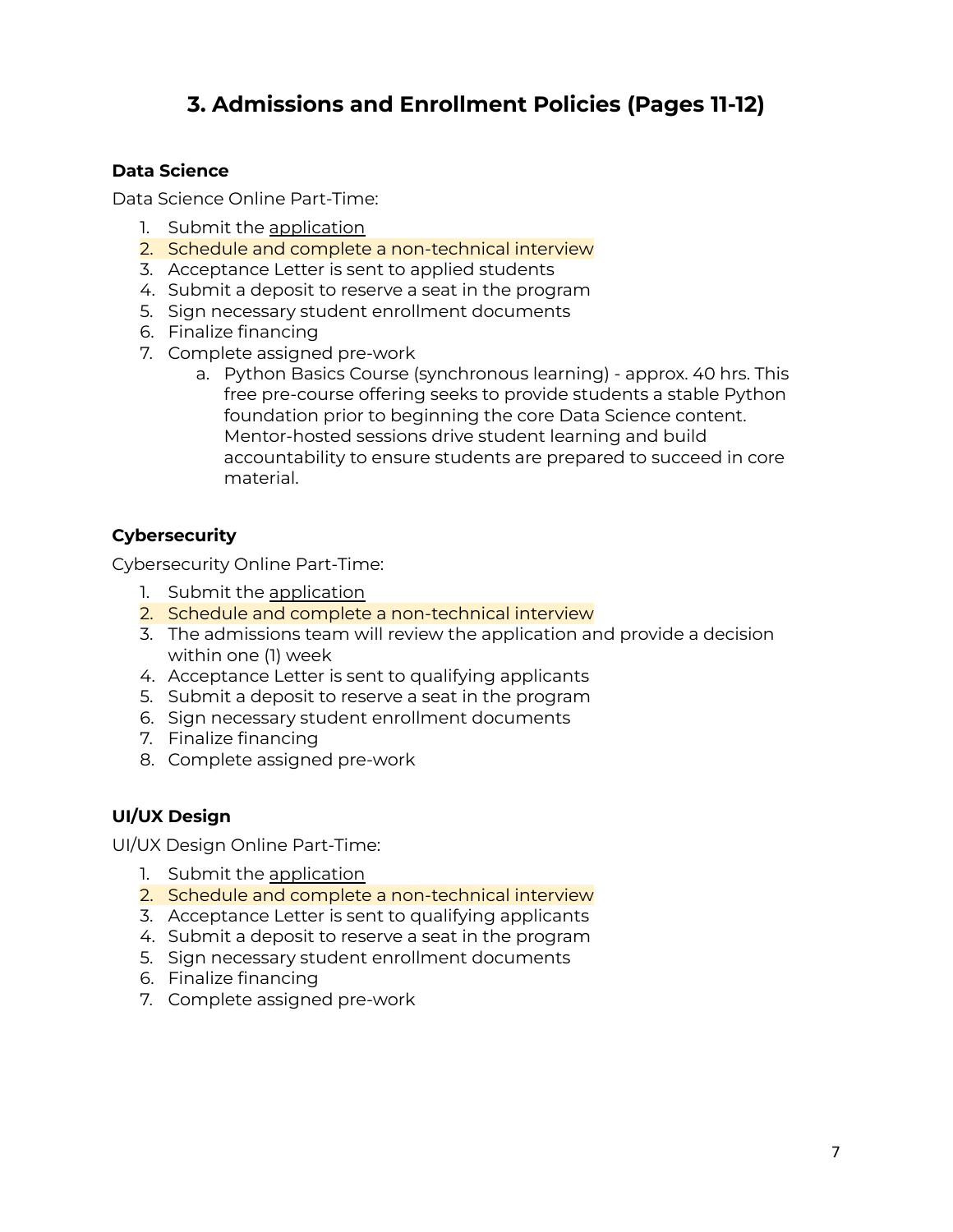# **3. Admissions and Enrollment Policies (Page 14)**

Due to the reality of curriculum revisions, some versions of a shared course may not transfer. For details, speak with a Student Support Manager.

|                                  | Software<br>Development<br>Online<br>Full-Time | Software<br>Development<br>Onsite<br>Full-Time | Software<br>Development<br>Online<br>Part-Time<br>Accelerated | Software<br>Development<br>Online<br>Part-Time Flex |
|----------------------------------|------------------------------------------------|------------------------------------------------|---------------------------------------------------------------|-----------------------------------------------------|
| Web Fun                          | X                                              | X                                              | $\times$                                                      | X                                                   |
| Python                           | X                                              | $\times$                                       | $\times$                                                      | $\times$                                            |
| <b>MERN</b><br><b>JavaScript</b> | X                                              | X                                              | $\times$                                                      |                                                     |
| <b>MEAN</b>                      |                                                | $\star$                                        |                                                               |                                                     |
| C#                               | $\times$                                       | $\times$                                       |                                                               |                                                     |
| Java                             | $\times$                                       | $\times$                                       | $\times$                                                      |                                                     |
| Ruby                             |                                                | $\star$                                        |                                                               |                                                     |
| Projects and<br>Algorithms       |                                                |                                                | $\times$                                                      | X                                                   |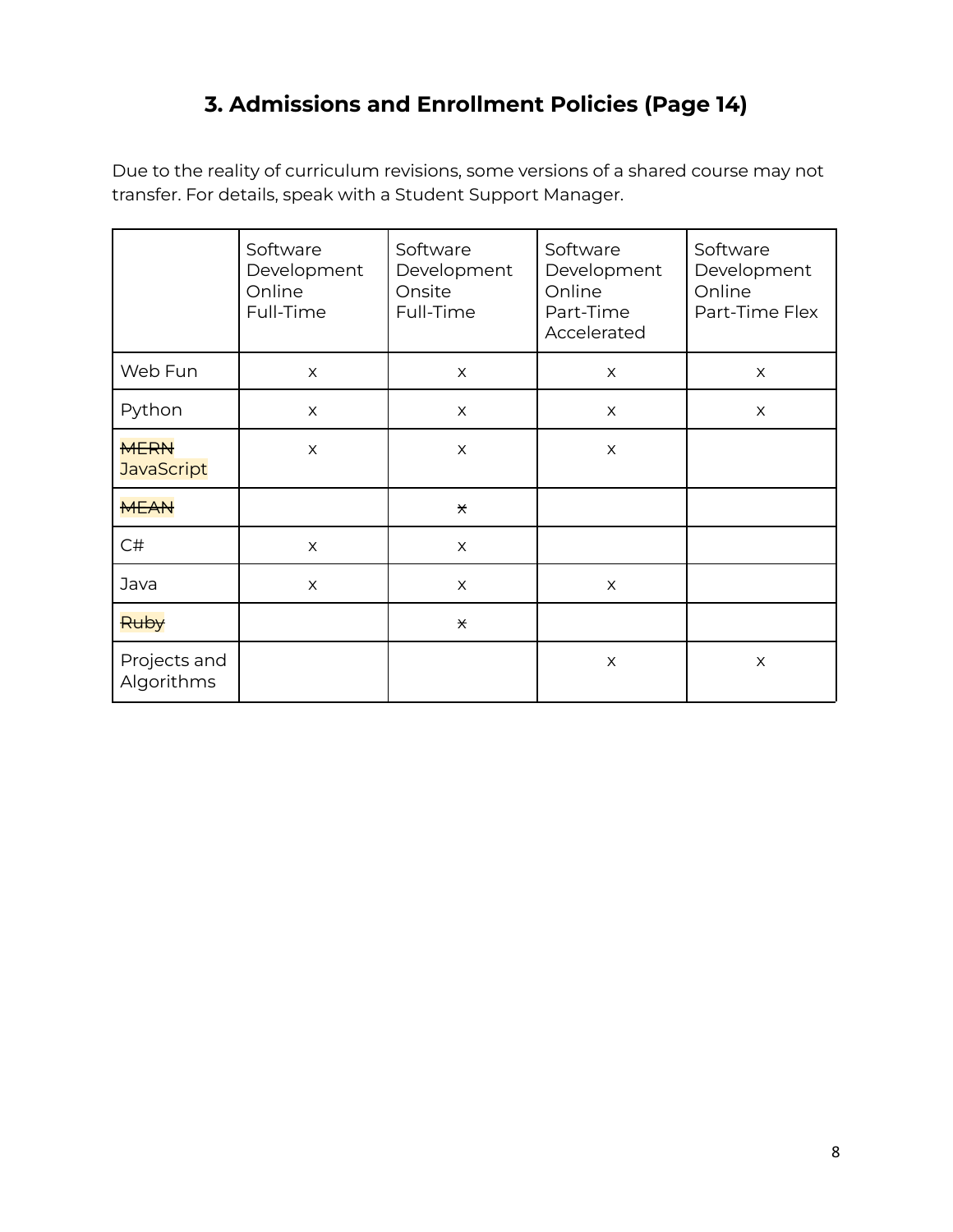# **6. Program Descriptions (Page 26 )**

# Software Development Onsite Full-Time

## **Typical Program Length**: 14 Weeks

Total Course Hours for Software Development Onsite Full-Time: 560 (210 lecture, 350 lab/hands-on) This does not include the expected additional 40-60 hours of outside class work per week. This does not include any retakes.

## **Program Overview**

In the Software Development Onsite Full-Time program, students master the fundamental building blocks of web and software development. Students learn the basics of how the web works, front-end development, back-end development, and database development; thus, making them highly valuable as an entry-level software developer. Beginning with an introduction to web fundamentals, students learn basic HTML, CSS, and JavaScript to design and manipulate user interfaces. Then, students explore a set of popular back-end languages and technologies to master the request-response cycle to manage and manipulate data. By the end of the program, students will have gained the necessary skills to become an entry-level developer.

**Courses** (see Appendix for course descriptions)

- Web Fundamentals Required
- Python Required
- A selection of 2 of the following courses, contingent on location availability
	- Java see website for location availability
	- **MERN-JavaScript** see website for location availability
	- $\circ$  C# / .NET see website for location availability
	- Ruby on Rails Dallas only

**• MEAN Dallas only**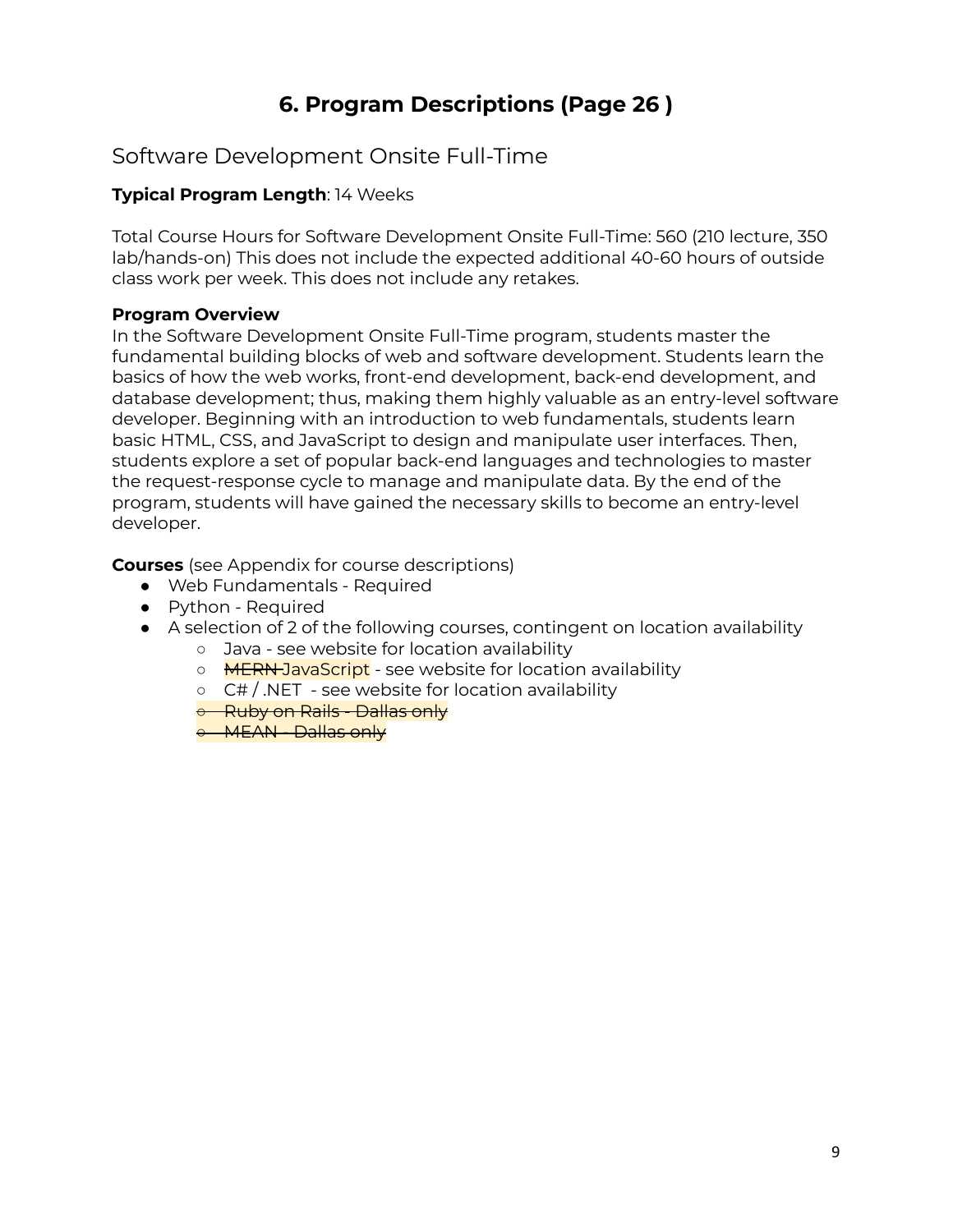# **Appendix B. Program Descriptions (Pages 73-74)**

## **MEAN**

Length: 4 weeks 160 Course Hours (60 Lecture, 100 Lab)

Prerequisite: Web Fundamentals AND Python

#### Course Description

This course introduces students to JavaScript full-stack programming and associated technologies. Upon completion of this subject, students will obtain JavaScript language familiarity and be able to build web applications using common industry technologies, including a JavaScript-based database (e.g. MongoDB), a back-end framework (e.g. Express), a front-end framework (e.g Angular), and a server (e.g NodeJS).

Note: the specificity of database, back-end frameworks, front-end framework, and server may change based on industry needs of the location.

#### Performance Objectives:

- Basics of procedural JavaScript.
- Advanced object-oriented, prototype, and closure concepts in JavaScript.
- Recreation of a model-view-controller paradigm using the Express framework.
- Usage of Socket.IO to connect clients to servers, enabling push notifications.
- Usage of MongoDB and interface with node servers using Mongoose.
- Componentizing the UI layer of applications with a front-end framework.
- Creating real-time apps with socket.io, NodeJS, Front-End Framework and MongoDB.
- Advanced computer algorithms, in JavaScript.

#### Technologies / Languages / Frameworks / Libraries:

- Advanced JavaScript
- MongoDB
- Express
- Angular
- Node.js
- Socket.IO

#### Skills:

- OOP & MVC Framework
- **•** Closures & Prototypes
- **•** Creating Custom JS Libraries
- Web sockets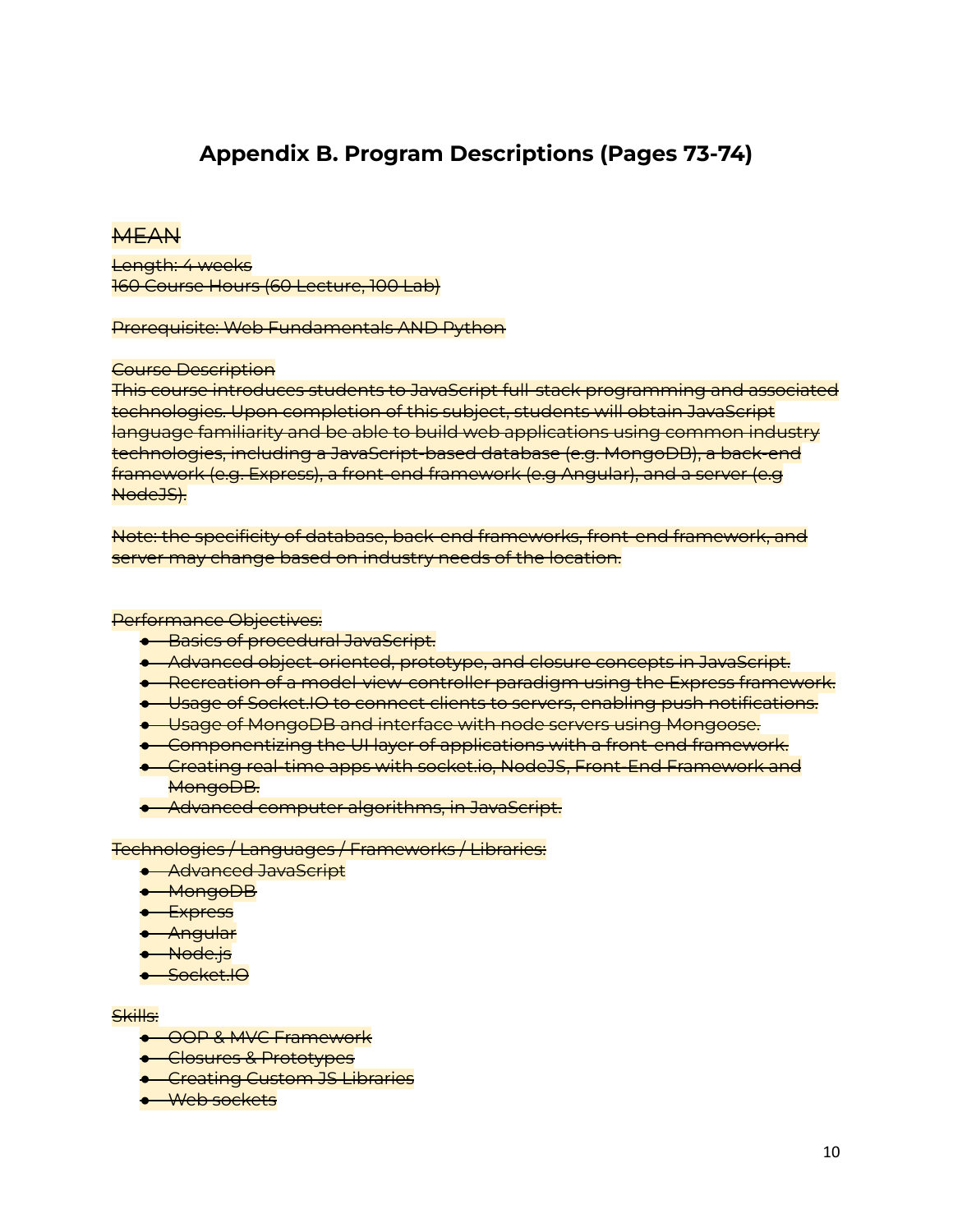● NoSQL Database

● Building Real-time apps

## Ruby on Rails

Length: 4 weeks 160 Course Hours (60 Lecture, 100 Lab)

Prerequisite: Web Fundamentals AND Python

Course Description:

The Ruby on Rails course provides students with a base of knowledge in procedural programming in Ruby, relational databases, object-oriented programming, the model-view-controller paradigm, the REST design pattern, and test-driven development.

Performance Objectives:

- Basics of procedural Ruby.
- Test-driven development, using RSpec.
- Object-oriented programming concepts in Ruby.
- Usage of a model-view-controller paradigm using the Rails framework.
- Creation of a login/registration system in Rails, using BCrypt and PostgreSQL.

Technologies / Languages / Frameworks / Libraries:

- Ruby
- Rails
- RSpec
- Active Record
- Capybara

#### Skills:

- MVC Framework
- Object Relational Mapper
- **•** Test Driven Deployment
- RESTful Routes
- Authentication/Authorization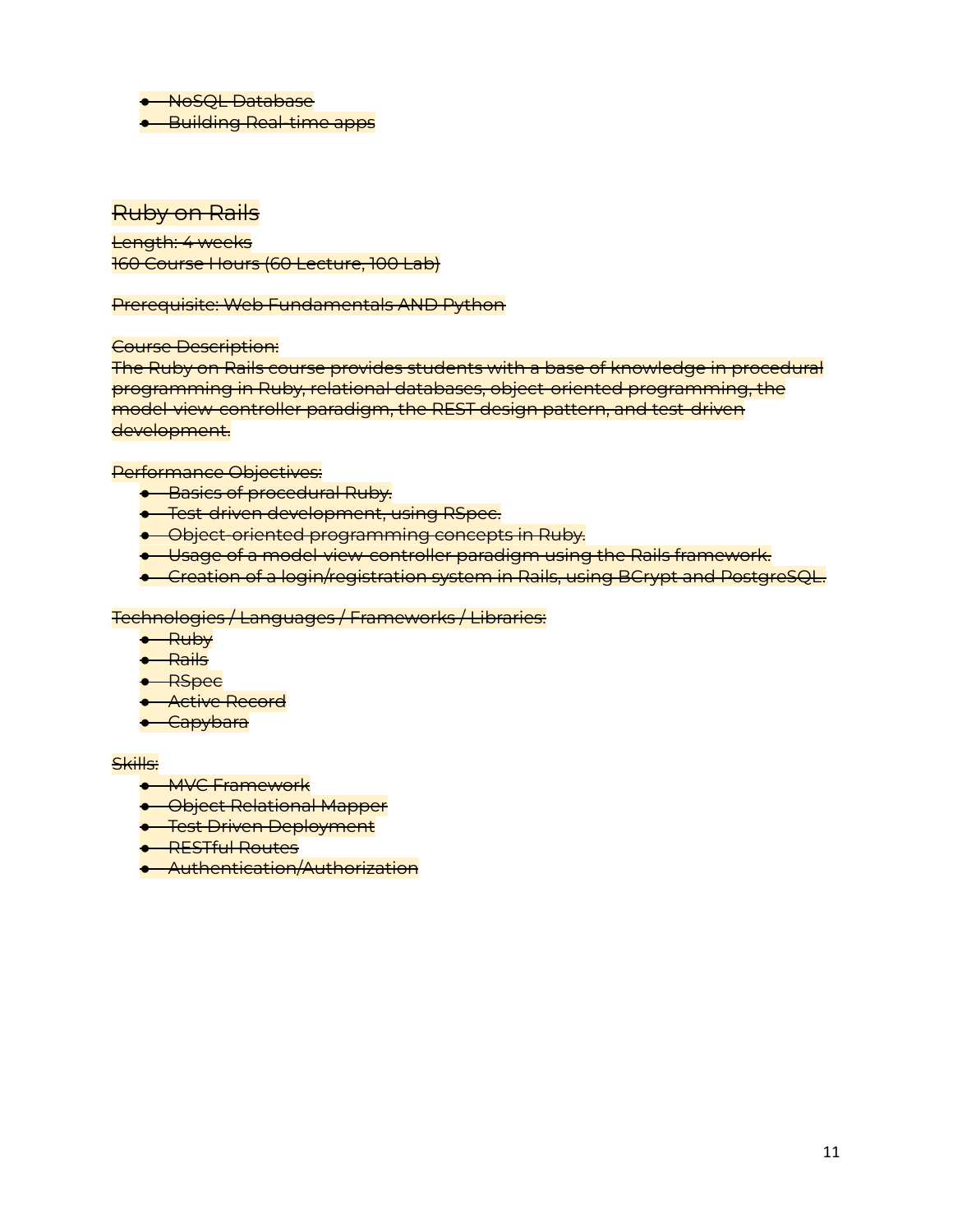# **6. Program Descriptions (page 28)**

Software Development Online Part-Time Accelerated

**Typical Program Length**: 16 Weeks, 24 Weeks, or 32 Weeks

Option 1: Total Course Hours for Software Development Online Part-Time Accelerated 1 Stack bundle: 320 hrs (48 lecture, 272 lab). This does not include the expected additional few hours of outside class work per week.

Option 2: Total Course Hours for Software Development Online Part-Time Accelerated 2 Stack bundle: 480 hrs (72 lecture, 408 lab). This does not include the expected additional few hours of outside class work per week.

Option 3: Total Course Hours for Software Development Online Part-Time Accelerated 3 Stack bundle: 640 hrs (96 lecture, 544 lab). This does not include the expected additional few hours of outside class work per week.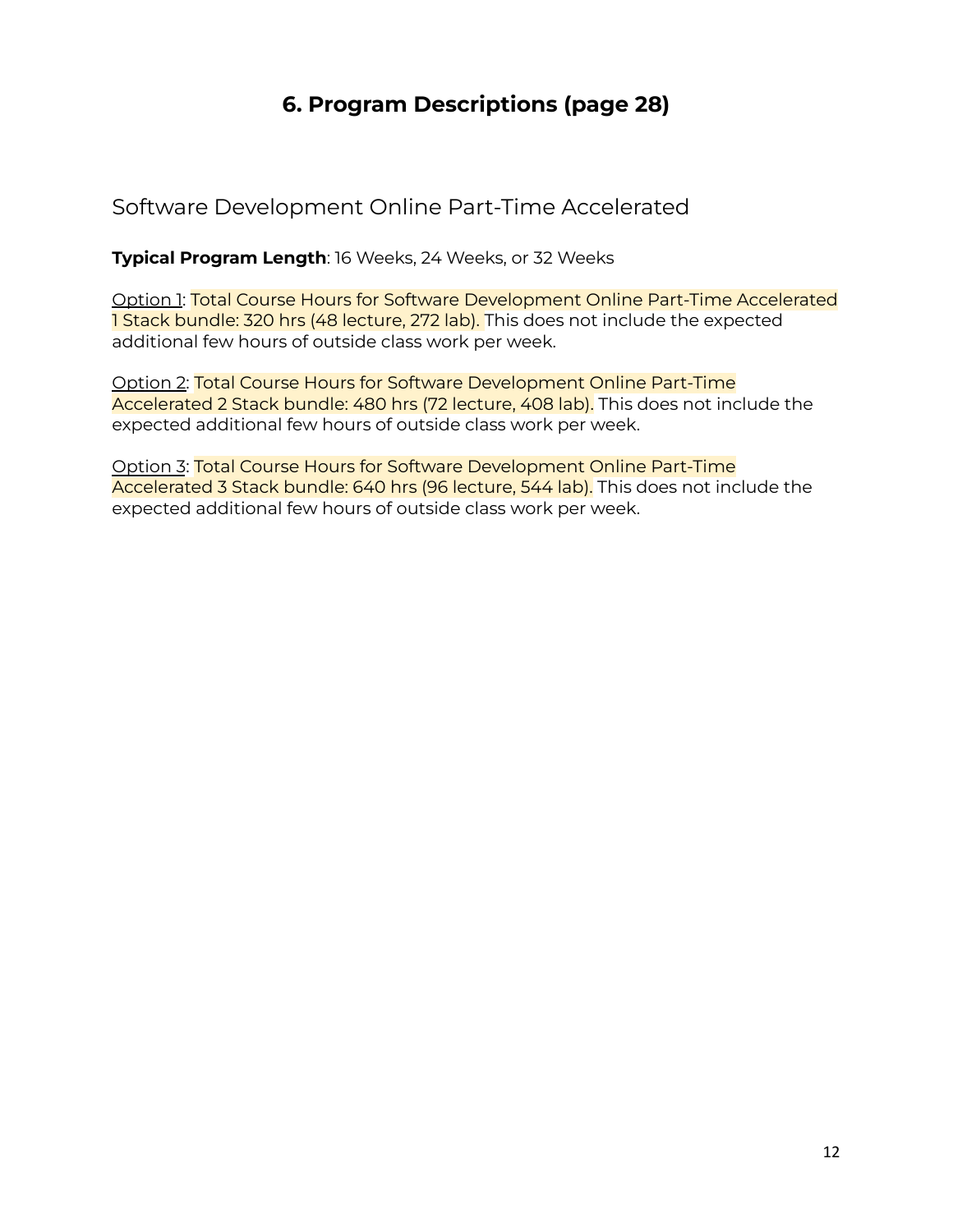# **6. Program Descriptions (page 29)**

# Software Development Online Part-Time Flex

## **Typical Program Length**: 28 Weeks

Total Course Hours for Software Development Part-Time Flex: 280 (56 lecture, 224 lab/hands-on). This does not include retakes.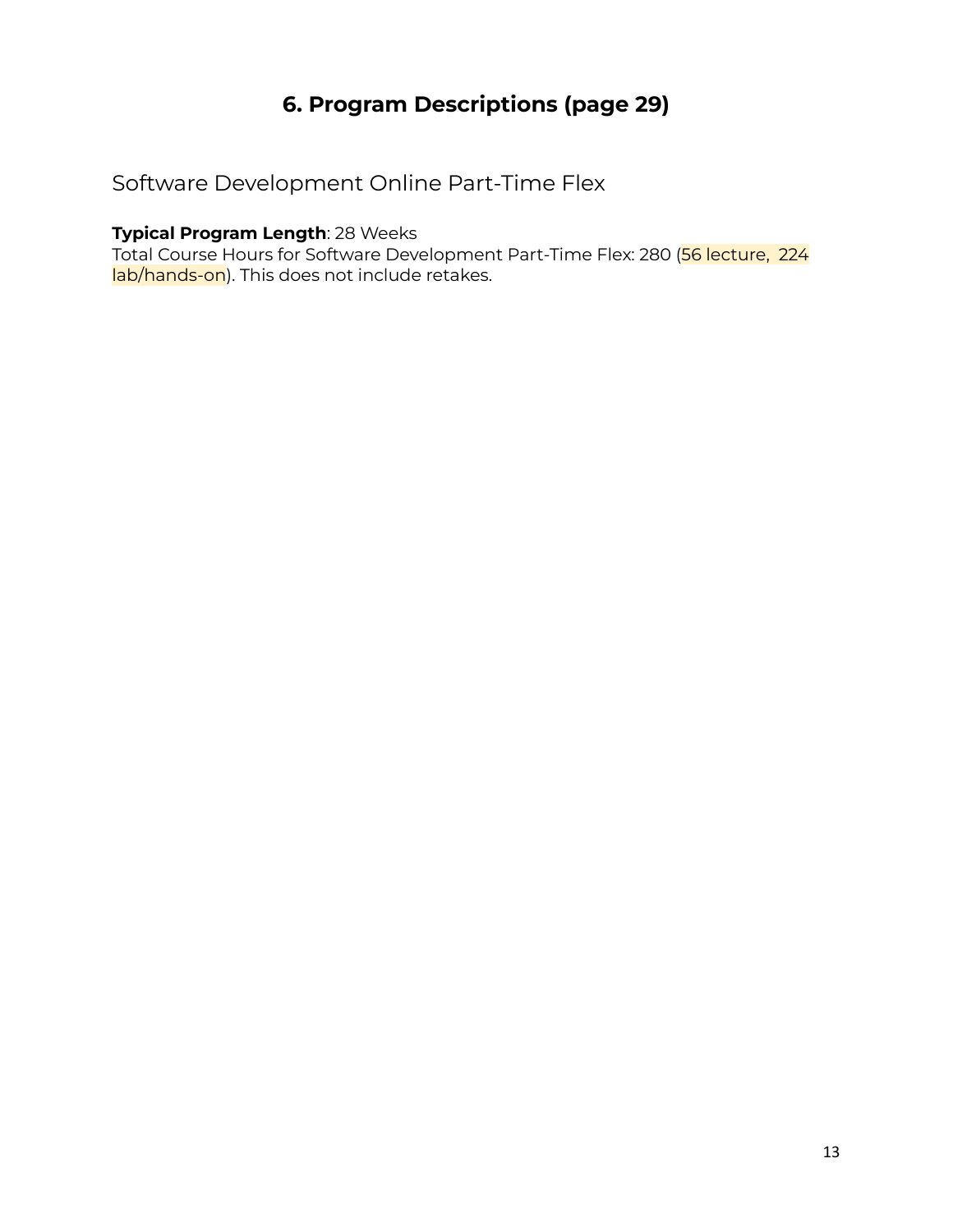# C. Software Development Online Part-Time Schedule

Students in the Software Development Online Part-Time programs are given various mediums to learn software development subject matter.

Discussion topics are delivered 1 or 2 times per week on the learning platform which are meant to expand a student's learning by researching an applicable topic and responding in short-answer format.

Lectures are given two or three times a week, live over video-conferencing software. All lectures are recorded and deliver concepts the student will need to complete assignments. In any given week, a student will be responsible for completing various assignments on the current subject matter to help them reach familiarity through application building. Students are also equipped with a checklist, cohort communication tool, access to code reviews, and access to online teaching assistants in the evenings and weekends.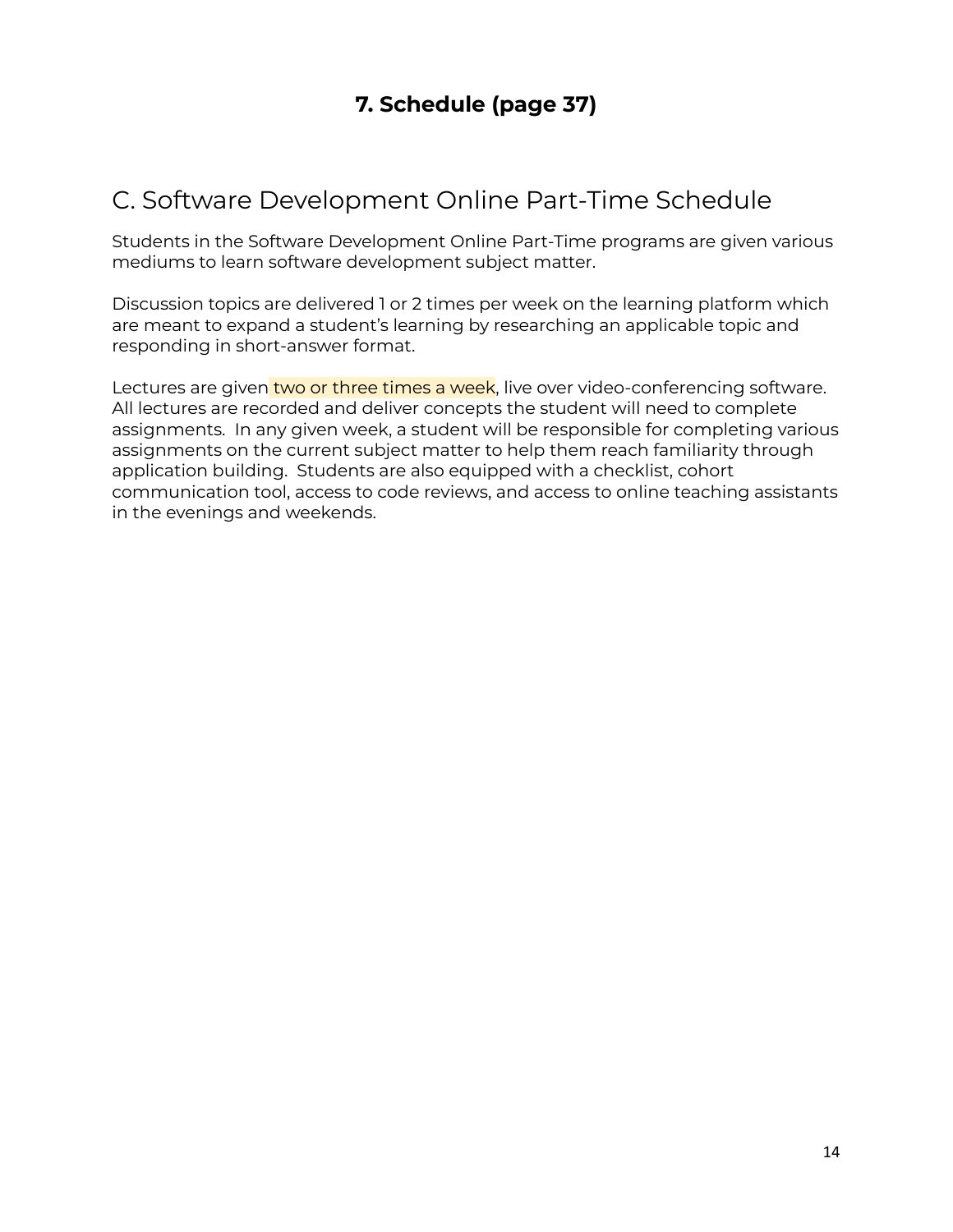# **7. Schedule (page 38)**

# E. TA Hours

Software Development Onsite Full-Time Program: Students are guaranteed available TA hours from 2pm to 7pm (Central and Pacific depending on region) from Monday through Friday when classes are in session.

Software Development Online Full-Time Program: Students are guaranteed available TA hours from 2pm to 7pm Mountain Standard Time from Monday through Friday when classes are in session.

Software Development Online Part-Time Programs: Students are guaranteed available TA hours from 11am to 8pm Pacific Time during weekdays when classes are in session. Students are also guaranteed available TA hours from **8am to 8pm Pacific** Time on weekends when classes are in session.

Specialist Online Part-Time Programs: Students are guaranteed available TA hours from 3pm to 8pm Pacific Time during weekdays when classes are in session. Students are also guaranteed available TA hours from 11am to 2pm Pacific Time on Saturdays and 3pm to 7pm Pacific Time on Sundays when classes are in session.

Additional hours may be available but not guaranteed.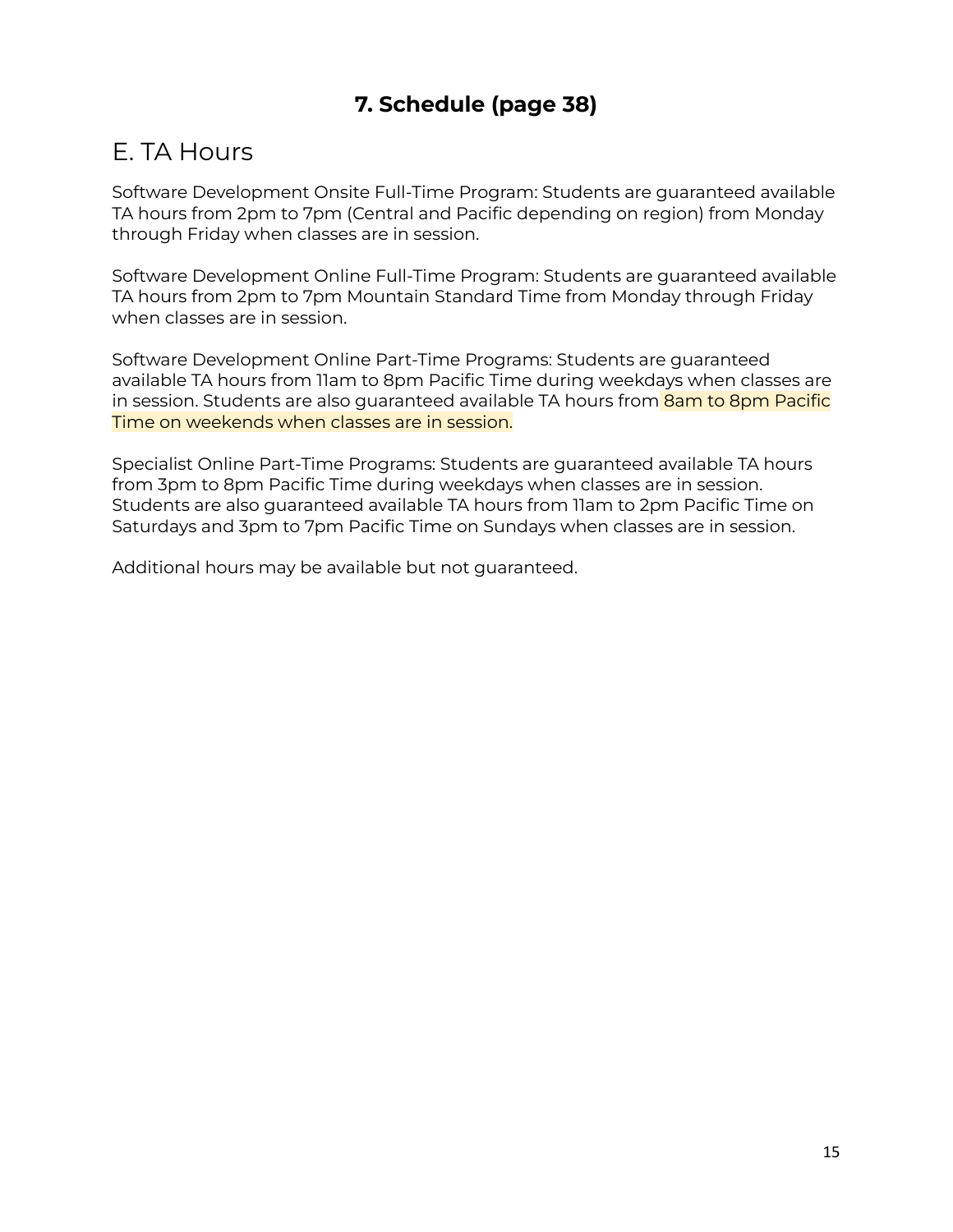# **Appendix B - Program Descriptions (page 84)**

C. Software Development Online Part-Time Accelerated Course Descriptions and Objectives

| <b>Course Title</b>                                                                | Length   | Lecture<br><b>Hours</b> | <b>Lab Hours</b> | <b>Total</b><br><b>Course</b><br><b>Hours</b> | <b>Expected</b><br><b>Outside</b><br><b>Hours</b> |
|------------------------------------------------------------------------------------|----------|-------------------------|------------------|-----------------------------------------------|---------------------------------------------------|
| <b>Required courses (stacks)</b>                                                   |          |                         |                  |                                               |                                                   |
| Web<br>Fundamentals                                                                | 4 weeks  | 12                      | 68               | 80                                            | 20                                                |
| Python                                                                             | 8 weeks  | 24                      | 136              | 160                                           | 60                                                |
| Projects &<br>Algorithms                                                           | 4 weeks  | 12                      | 68               | 80                                            | 20                                                |
| <b>Total</b>                                                                       | 16 weeks | 48                      | 272              | 320                                           | <b>100</b>                                        |
| Based on stack bundle selected, students can add the following courses<br>(stacks) |          |                         |                  |                                               |                                                   |
| <b>MERN</b>                                                                        | 8 weeks  | 24                      | 136              | 160                                           | 60                                                |
| Java                                                                               | 8 weeks  | 24                      | 136              | 160                                           | 60                                                |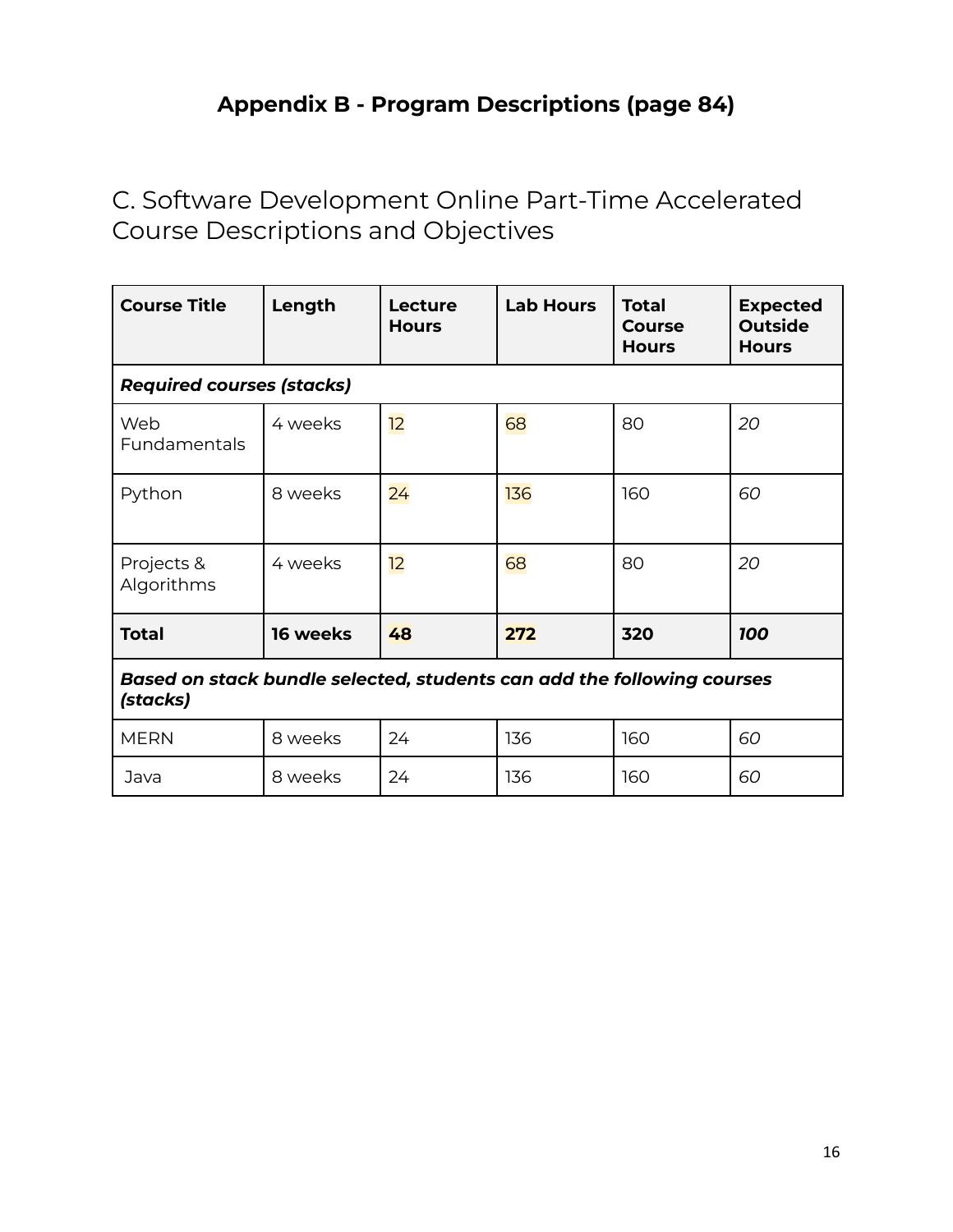# **Appendix B - Program Descriptions (page 91)**

D. Software Development Online Part-Time Flex Course Descriptions and Objectives

| <b>Course Title</b>              | Length   | Lecture<br><b>Hours</b> | <b>Lab Hours</b> | <b>Total</b><br>Course<br><b>Hours</b> | <b>Expected</b><br><b>Outside</b><br><b>Hours</b> |
|----------------------------------|----------|-------------------------|------------------|----------------------------------------|---------------------------------------------------|
| <b>Required courses (stacks)</b> |          |                         |                  |                                        |                                                   |
| Web<br>Fundamentals              | 8 weeks  | 16                      | 64               | 80                                     | 40                                                |
| Python                           | 16 weeks | 32                      | 128              | 160                                    | 80                                                |
| Projects &<br>Algorithms         | 4 weeks  | 8                       | 32               | 40                                     | 20                                                |
| <b>Total</b>                     | 28 weeks | 56                      | 224              | 280                                    | 140                                               |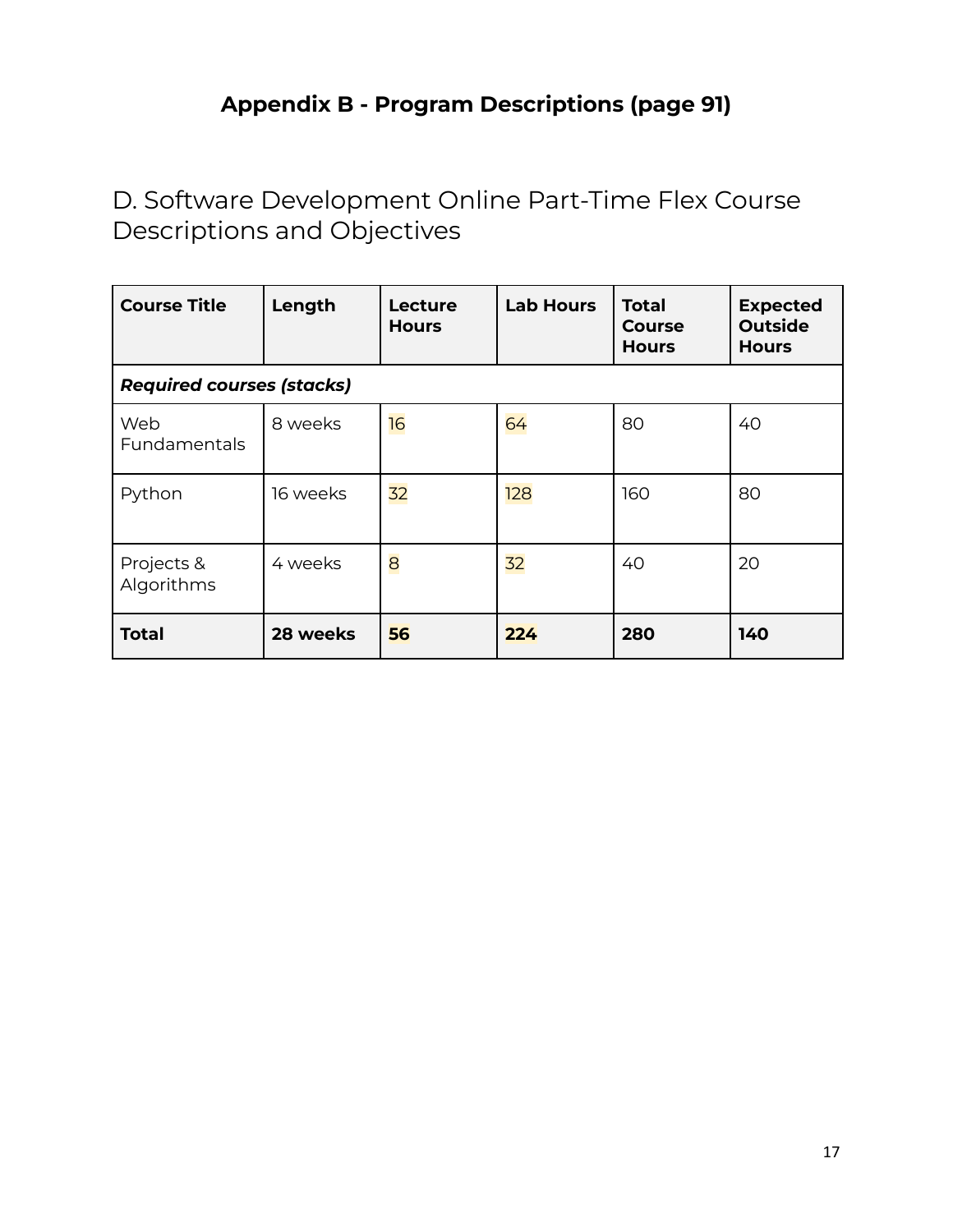# **1. Admissions (page 9)**

#### B. Computer Requirements

The following are the minimum requirements for student laptops to take any Coding Dojo, Inc Program:

- Computer with the following specifications
	- Memory: 8GB or more
	- Mac or Windows OS no more than 2 years old and **not in beta**
		- Note: if the operating system does not meet the requirements above, Coding Dojo will not be able to help troubleshoot any technical issues the student may encounter
	- x64 Processor (at minimum)
	- Privacy settings: student has user permissions to install software and access the internet
	- The following software must be installed on the computer prior to start
		- Zoom
		- A modern web browser, such as Firefox or Chrome
		- Email (must be active inbox that student regularly checks)
		- Discord
	- Headset and microphone mandatory for all online programs
	- Web camera recommended for online programs.
	- Stable Internet: Recommended upload speeds of at least 5 Mbps, Download speeds of 25 Mbps. (To check internet speed, connect the computer being considered for the program to the internet that will be used either wirelessly or directly. Go to https: [//www.speakeasy.net/speed](https://www.speakeasy.net/speedtest/) test/ Select Start Test. If the internet speed does not meet the above, contact the internet provider).

The hands-on activities in the Cybersecurity program will require installation of 6 or more virtual machines (VMs) and to run 2-3 VMs simultaneously. Each VM may need 2-4 GB of RAM and 20-40 GB of Hard Disk storage. To ensure you are able to complete all of the hands-on activities effectively, we recommend a computer with the following:

- Memory/RAM: 16GB or more
- Disk Space: 300+ GB free space
- x64 Processor (at minimum): AMD Ryzen 5 or Intel Core i5; dual core CPU at least 2.8 GHz (recommended):AMD Ryzen 7 or Intel Core i7 or greater
- Mac or Windows OS no more than 2 years old and not in beta; If using a Mac we highly recommend the Intel processor instead of the M1 processor due to compatibility issues which will not be supported.

Note: if the operating system does not meet the requirements above, Coding Dojo will not be able to help troubleshoot any technical issues the student may encounter.

The price of a laptop with necessary requirements is the student's responsibility and may average from \$400-\$2000 depending on the make and model.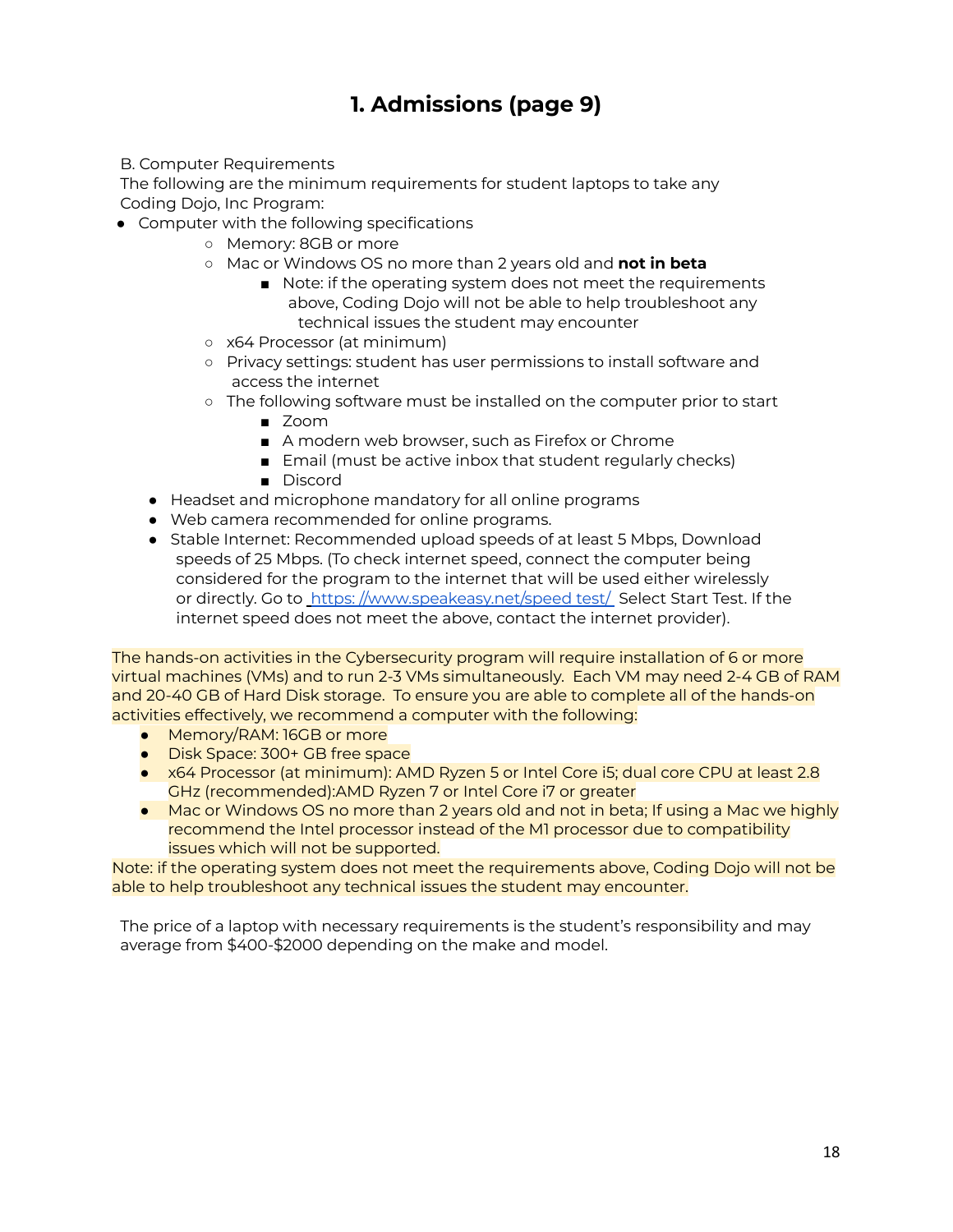# **4. Tuition (page 16)**

## **Specialist Online Programs:**

1. Data Science Online Part-Time:

12-week Program (discontinuing May 2022)

a. \$8,895 b. Registration Fee: \$100 c. Other Fees and Costs: \$0<sup>1</sup>

16-week Program

- a. \$10,895
- b. Registration Fee: \$100
- c. Other Fees and Costs: \$0<sup>1</sup>
- 2. Cybersecurity Online Part-Time:
	- a. \$16,395
	- b. Registration Fee: \$100
	- c. Other Fees and Costs: \$0<sup>1</sup>
- 3. UI/UX Design Online Part-Time:
	- a. \$12,645
	- b. Registration Fee: \$100
	- c. Other Fees and Costs: \$0<sup>1</sup>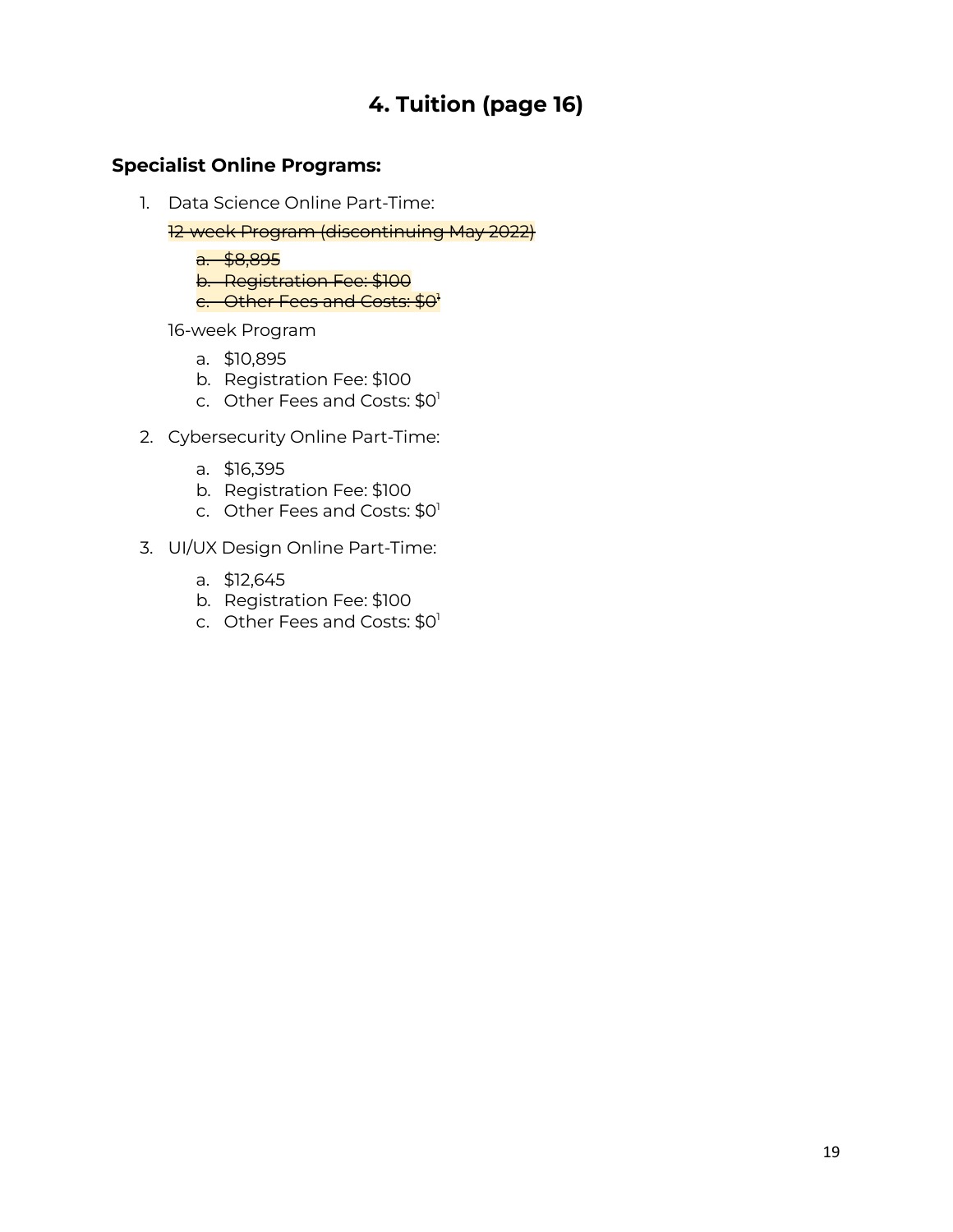# **6. Program Descriptions (page 30-31)**

# D. Specialist Online Programs

# Data Science Online Part-Time

## **Program Length: 2 Weeks-16 Weeks**

Total Course Hours for Data Science Online Part-Time 12 week program: 240 hrs (24 lecture, 216 lab/hands-on). This does not include retakes.

Total Course Hours for Data Science Online Part-Time 16 week program: 320 hrs (32 lecture, 288 lab/hands-on). This does not include retakes.

## **Retake policy**:

Depending on the cohort availability or frequency retakes may not be available, instead there could be an opportunity for a restart or program pause until the next available stack.

## **Program Overview**

The Data Science Online Part-Time program helps to turn data beginners into data pros by teaching a job-applicable balance between practice and theory. Coding Dojo's "Learn by Doing" training will give students hands-on experience in today's most in-demand Data Science technologies and methodologies, from data cleaning all the way to advanced machine learning concepts. Students may extend their program duration by 4 weeks through participation in Data Enrichment.

**Courses** (see Appendix for course descriptions)

- Data Science Fundamentals Required
- Machine Learning Required
- Advanced Machine Learning Required
- Data Enrichment (Required) **for 16 week program only**

## **Certificate or Diploma**: Certificate of Achievement

## **Attendance and Graduation:**

- 90% core assignment completion
- 80% attendance in each stack throughout the program
- Successful passing of all exams to graduate

Upon completing the program requirements and meeting graduation requirements, students receive a Certificate of Achievement for the Data Science Online Part-Time Program.

- Learn the end-to-end data science process including data prep, data analysis, visualization, as well as use cases for both machine learning and deep learning algorithms
- An understanding of the importance of machine learning and future growth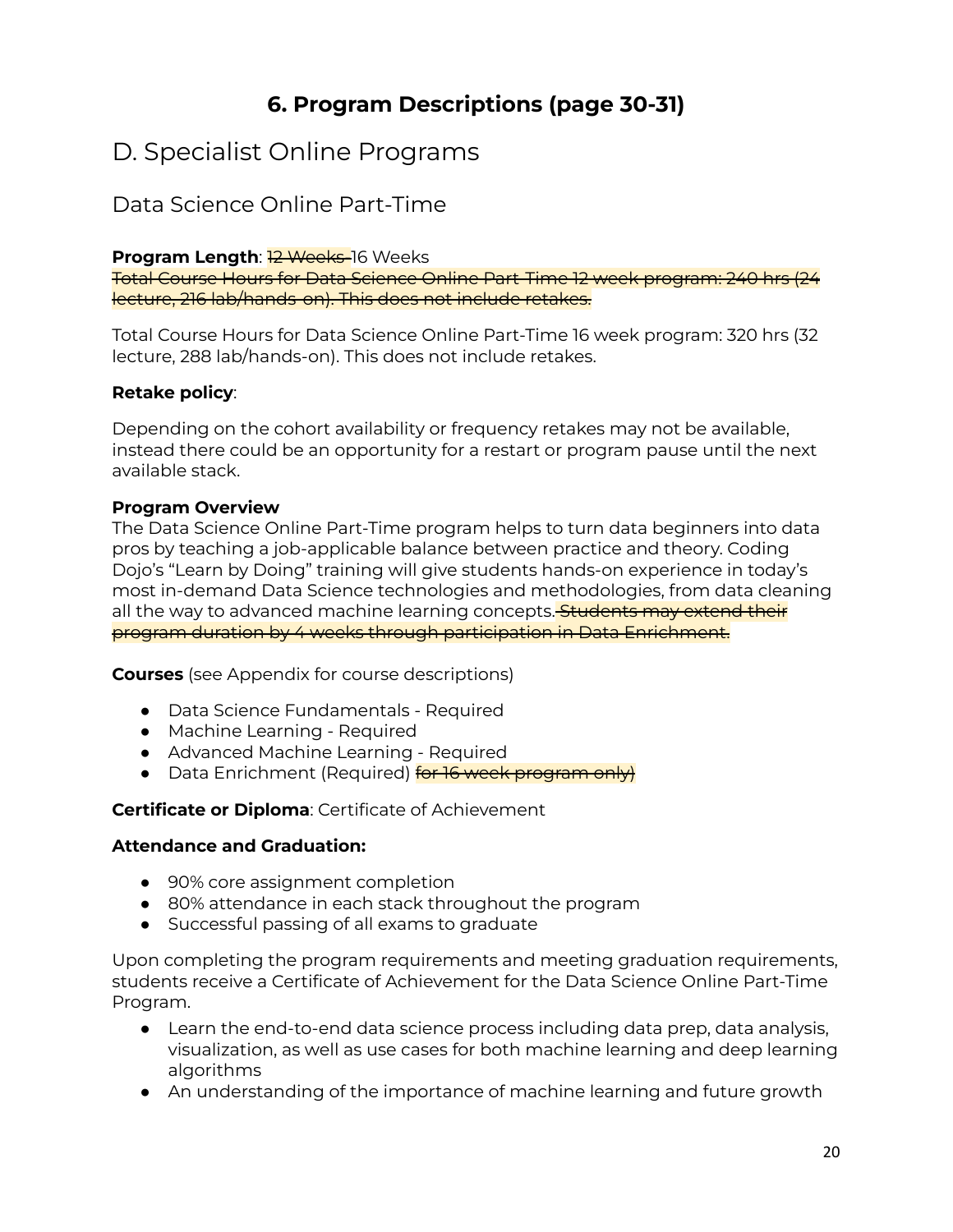of the industry

- Learn how to retrieve and manipulate data using Python and SQL
- A deep understanding of the strengths and weaknesses of different Machine Learning algorithms
- Walk away with a work-applicable understanding of the Data Science process and how to use the methodologies and tools to solve real-world problems in business and academia
- Walk away with a portfolio to showcase to prospective employers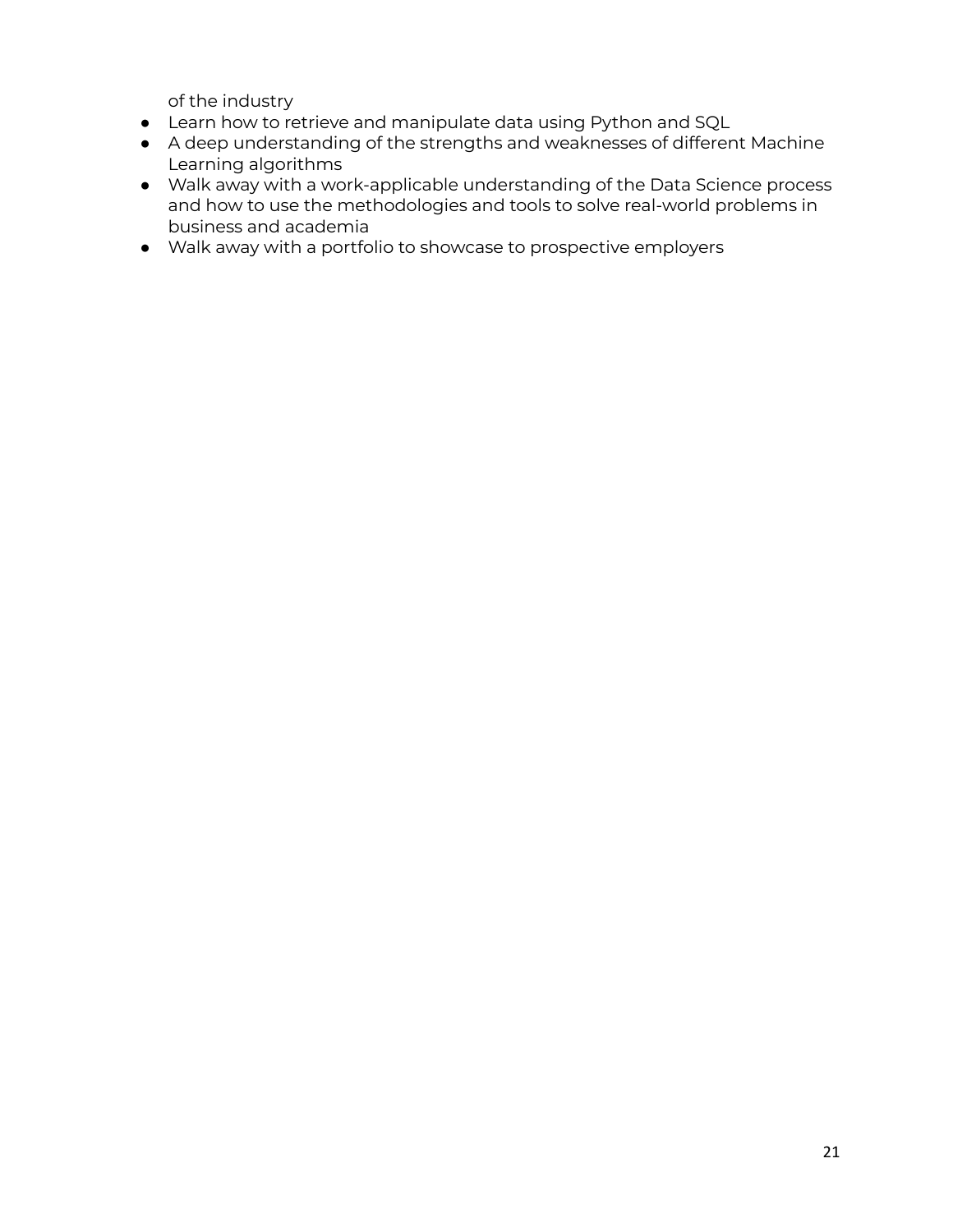# **Appendix B - Program Descriptions (Page 96)**

E. Data Science Online Part-Time Course Descriptions and **Objectives** 

| <b>Course Title</b>                                       | Length               | Lecture<br><b>Hours</b> | <b>Lab Hours</b> | <b>Total</b><br><b>Course</b><br><b>Hours</b> | <b>Expected</b><br><b>Outside</b><br><b>Hours</b> |
|-----------------------------------------------------------|----------------------|-------------------------|------------------|-----------------------------------------------|---------------------------------------------------|
| Python Basics<br>(optional)                               | 2 weeks              | 4                       | 36               | 40                                            | n/a                                               |
| <b>Required courses (stacks)</b>                          |                      |                         |                  |                                               |                                                   |
| Data Science<br>Fundamentals                              | 4 weeks              | 8                       | 72               | 80                                            | n/a                                               |
| Machine<br>Learning                                       | 4 weeks              | 8                       | 72               | 80                                            | n/a                                               |
| Advanced<br>Machine<br>Learning                           | 4 weeks              | 8                       | 72               | 80                                            | n/a                                               |
| Data<br>Enrichment                                        | 4 weeks              | 8                       | 72               | 80                                            | n/a                                               |
| <b>Total</b>                                              | 12 weeks<br>16 weeks | 24<br>32                | 216<br>288       | 240<br>320                                    | n/a                                               |
| Optionally, students can add the following course (stack) |                      |                         |                  |                                               |                                                   |
| <del>Data</del><br>Enrichment                             | 4 weeks              | $\overline{\mathbf{e}}$ | 72               | $\theta$                                      | <del>n/a</del>                                    |

12 week program: 240 Course Hours (24 Lecture, 216 Lab) 16 week program: 320 Course Hours (32 Lecture, 288 Lab) Prerequisite: None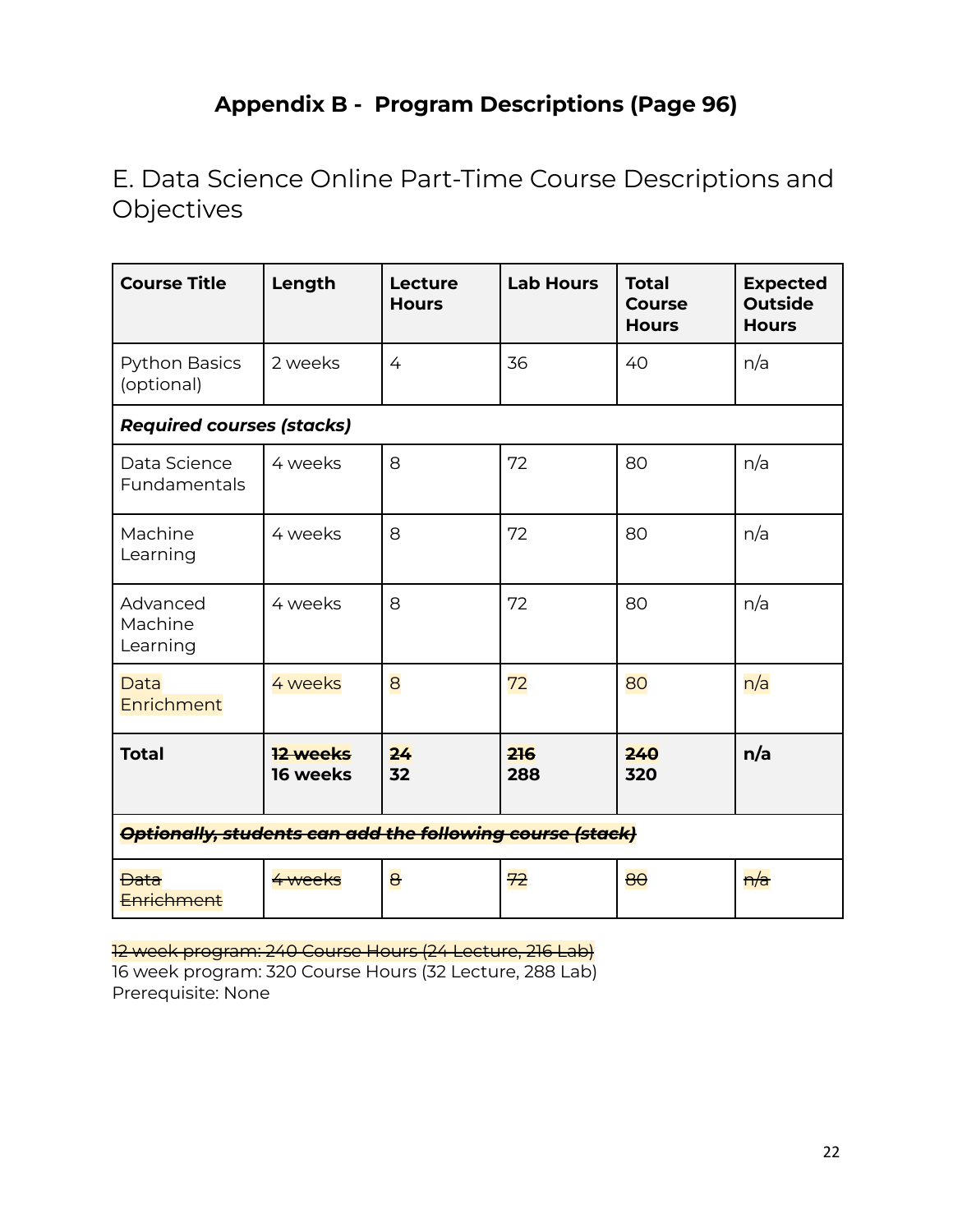# **Appendix B - Program Descriptions (page 97)**

#### **•** 12 week program 20 active weeks

● 16 week program - 24 active weeks

A student may use up both retakes before hitting the active weeks permitted. If a student is unable to complete the program within the set active weeks of enrollment, the student will be placed in review for Academic Dismissal. A student who is withdrawn under such circumstances must re-enroll to receive a Certificate of Achievement. Retake availability is dependent on future course offerings within the active weeks permitted.

Performance Objectives:

- Learn the end-to-end data science process including data prep, data analysis, visualization, as well as use cases for both machine learning and deep learning algorithms
- An understanding the importance of machine learning and future growth of the industry
- Learn how to retrieve and manipulate data using Python and SQL
- A deep understanding of the strengths and weaknesses of different Machine Learning algorithms
- A work applicable understanding of the Data Science process and how to use the methodologies and tools to solve real-world problems in business and academia
- Walk away with a portfolio to showcase to prospective employers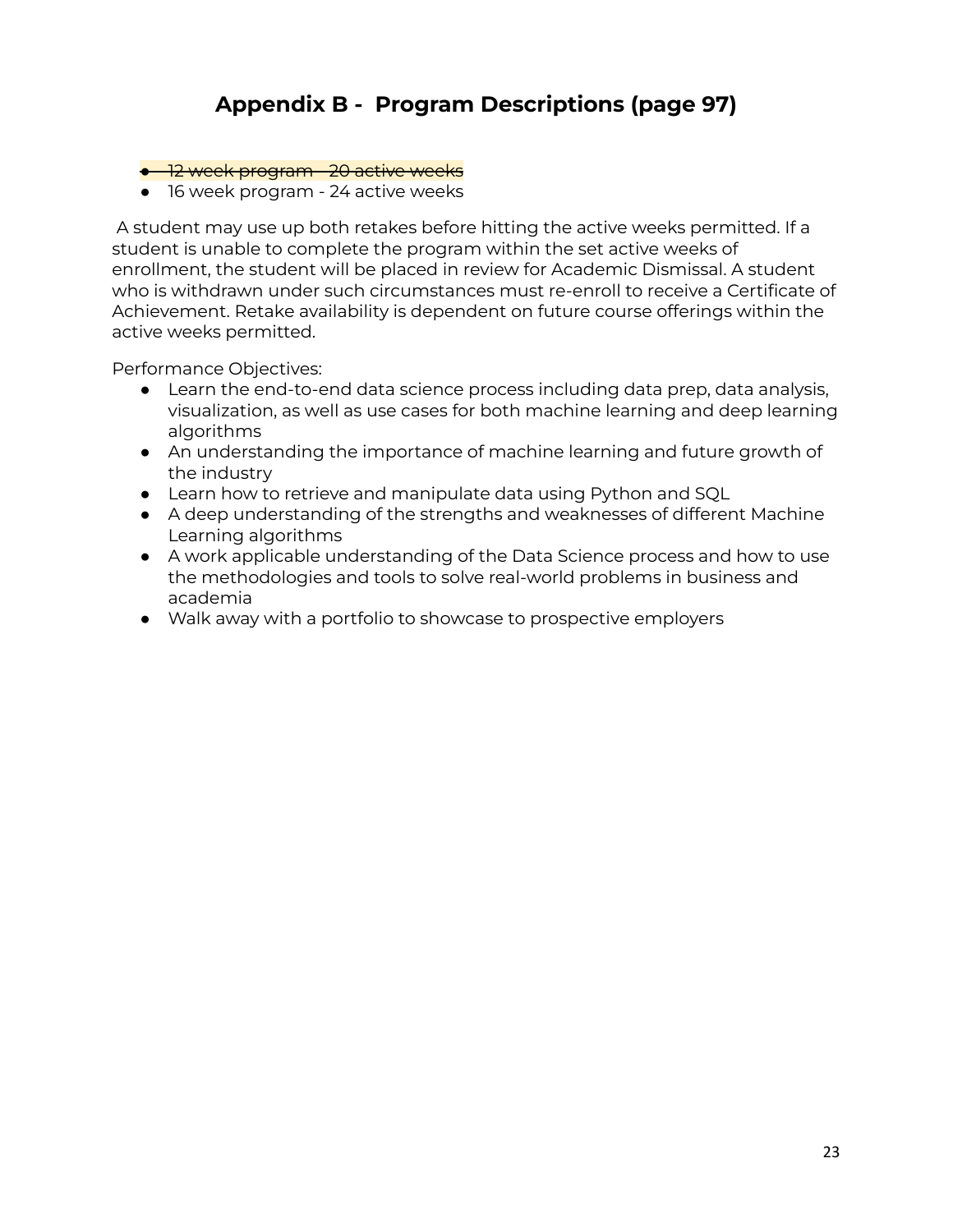# **Appendix C. State Specific Policies and Procedures (Page 105)**

# **A. California**

Online Part-Time Data Science Tuition:

- <del>12 week program \$8,995</del>
- 16 week program \$10,995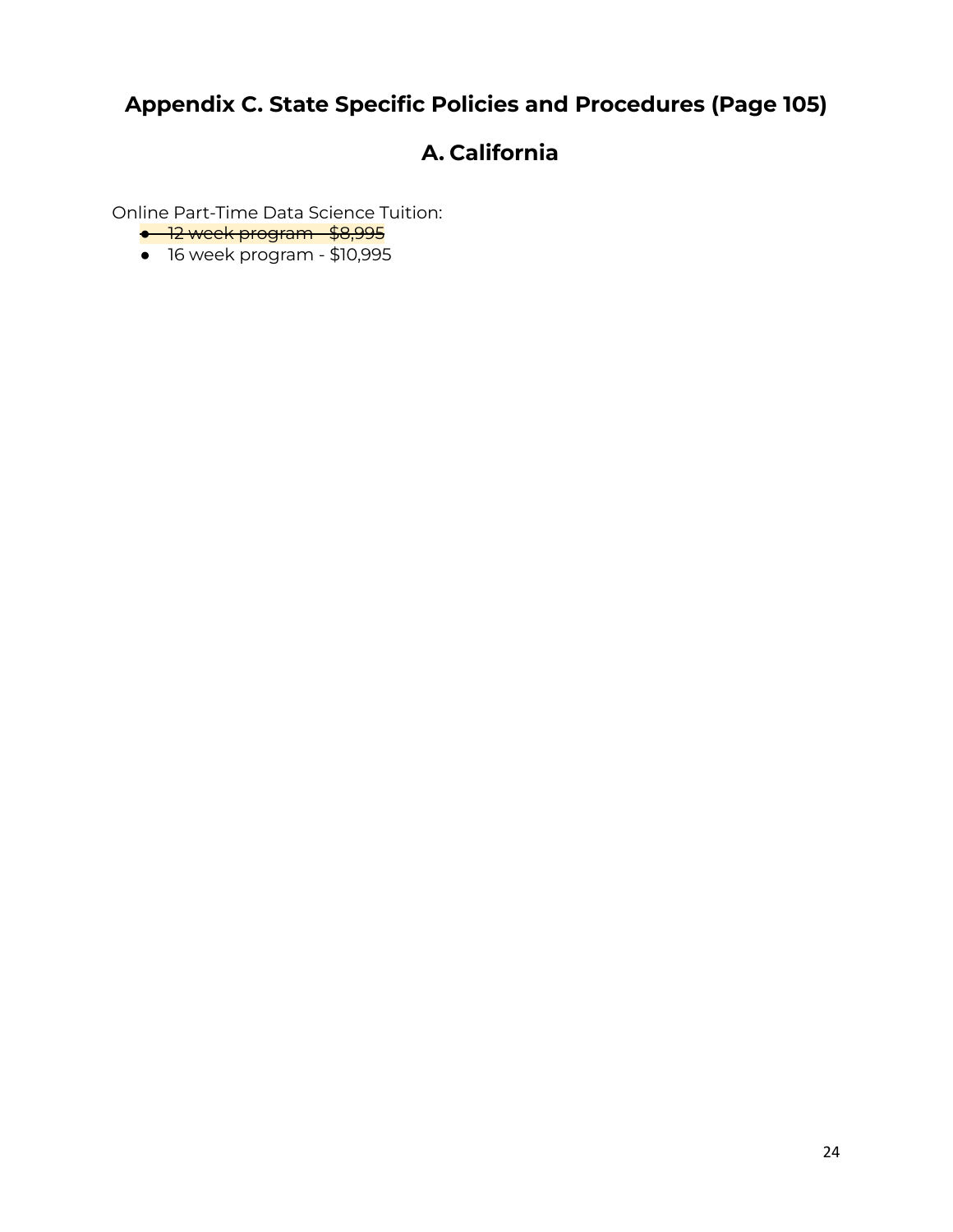# **Appendix C. State Specific Policies and Procedures (Page 132)**

# **B. Washington**

Current Tuition

Full-Time Software Development: \$16,495 Part-Time Software Development: \$8,995-\$16,495 Data Science: **\$8,995** \$10,995 Cybersecurity: \$16,495 UI/UX Design: \$12,745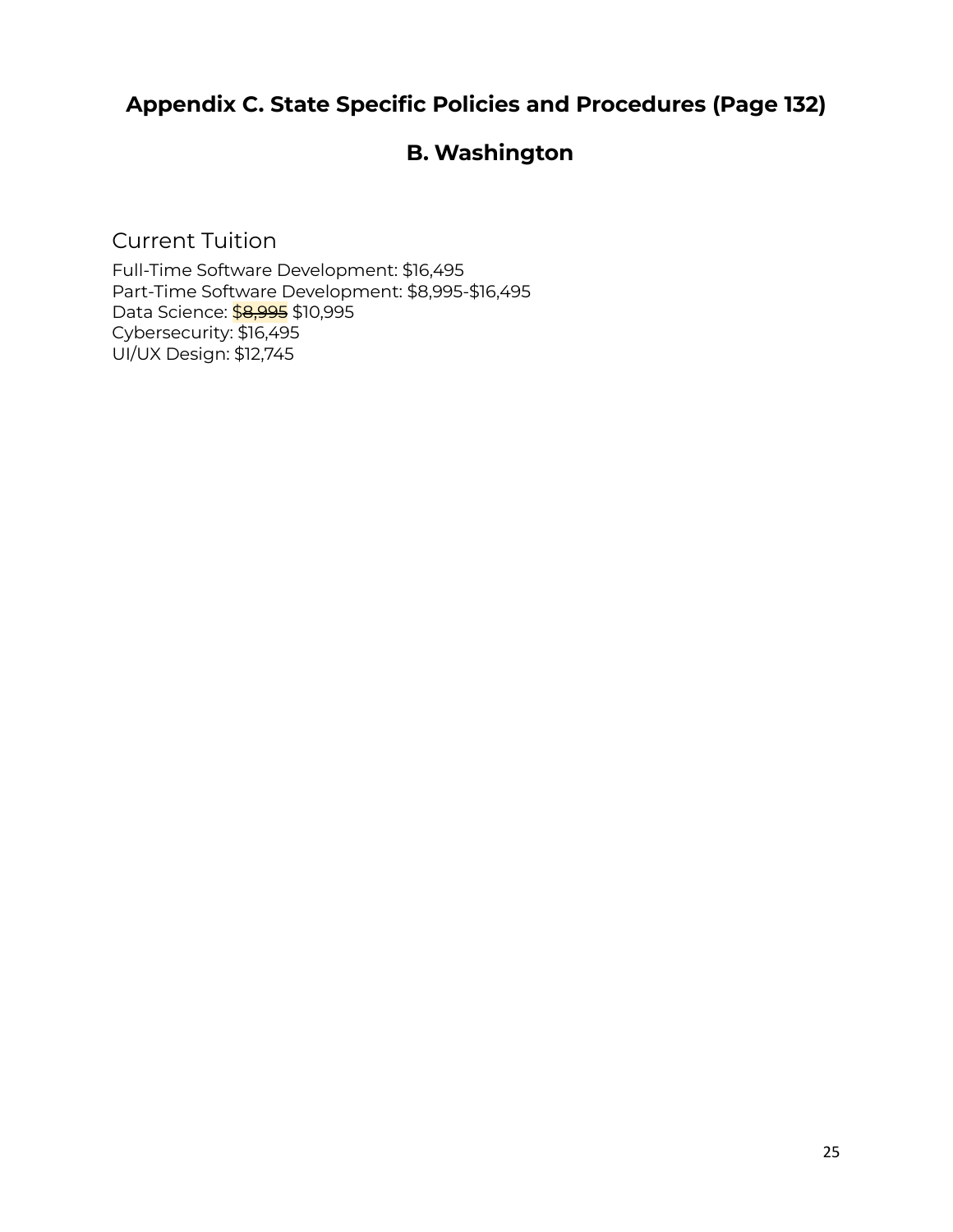# **Section 6 Program Descriptions (pages 27-30)**

*All mention of MERN stack will be changed to Javascript. There are no changes in the content of the course.*

# 6. Program Descriptions

Software Development Onsite Full-Time

**Courses** (see Appendix for course descriptions)

- Web Fundamentals Required
- Python Required
- A selection of 2 of the following courses, contingent on location availability
	- Java see website for location availability
	- o **MERN** Javascript see website for location availability
	- $\circ$  C# / .NET see website for location availability
	- Ruby on Rails Dallas only
	- MEAN Dallas only

# Software Development Online Full-Time

**Courses** (see Appendix for course descriptions)

- Web Fundamentals Required
- Python Required
- **MERN** Javascript Required
- Students may select either Java or C# / .NET Required

# Software Development Online Part-Time Accelerated

**Courses** (see Appendix for course descriptions)

- Web Fundamentals Required
- A selection of the following based on stack bundle option (minimum 1 required)
	- Python
	- **MERN** Javascript
	- Java
- Projects and Algorithms Required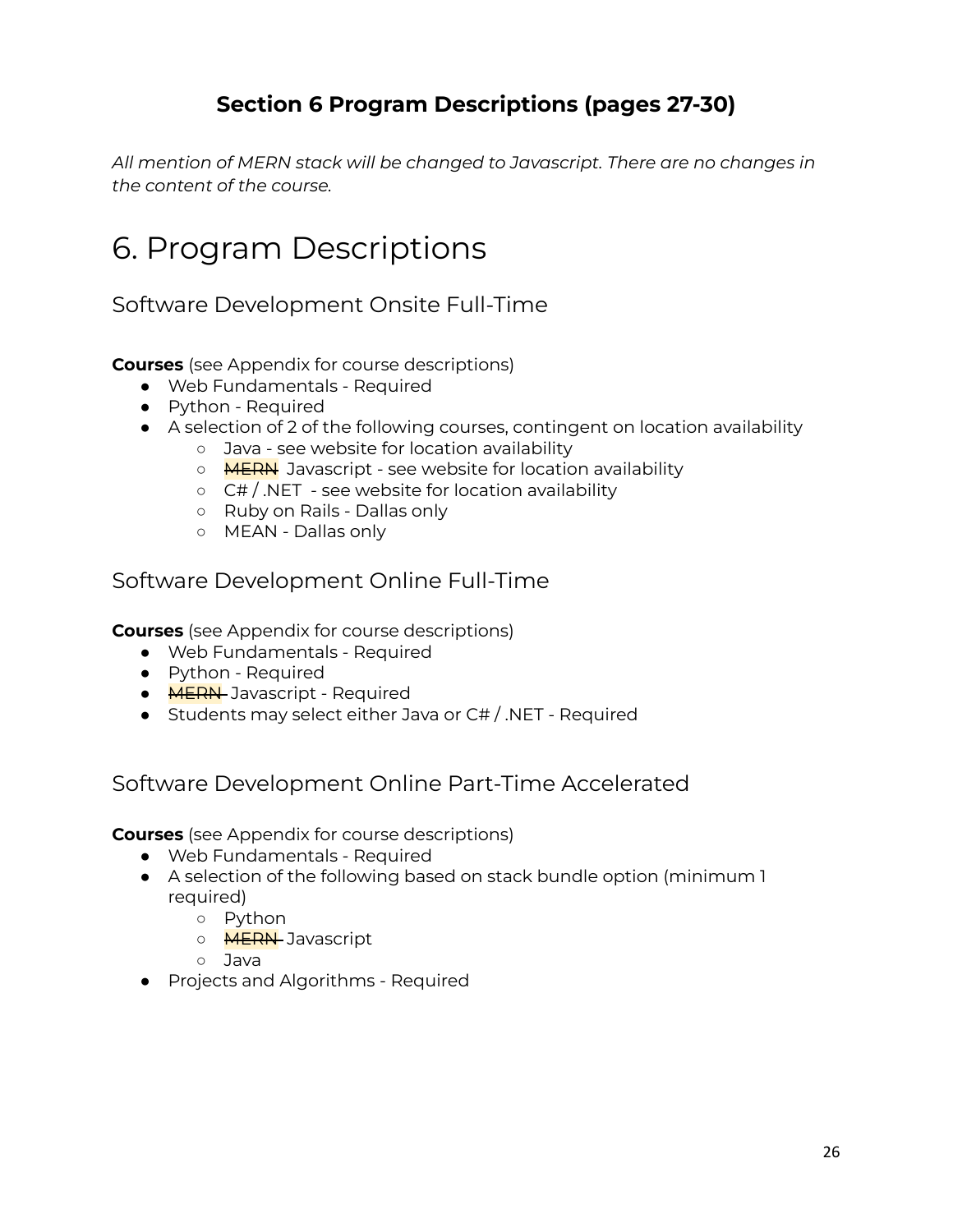# **Appendix B. Program Descriptions (pages 68-91)**

*All mention of MERN stack will be changed to Javascript. There are no changes in the content of the course.*

#### **Software Development Onsite Full-Time**

#### **Page 68**

| Two of the following courses (stacks), depending on campus location: |          |     |     |     |     |
|----------------------------------------------------------------------|----------|-----|-----|-----|-----|
| <b>MERN</b><br><b>Javascript</b>                                     | 4 weeks  | 60  | 100 | 160 | 120 |
| <b>MEAN</b>                                                          | 4 weeks  | 60  | 100 | 160 | 120 |
| Ruby on Rails                                                        | 4 weeks  | 60  | 100 | 160 | 120 |
| Java                                                                 | 4 weeks  | 60  | 100 | 160 | 120 |
| C#/NET Core                                                          | 4 weeks  | 60  | 100 | 160 | 120 |
| <b>Total Required</b>                                                | 14 weeks | 210 | 350 | 560 | 420 |

#### **Page 73**

## **MERN** Javascript

Length: 4 weeks 160 Course Hours (60 Lecture, 100 Lab)

Prerequisite: Web Fundamentals AND Python

#### Course Description

This course introduces students to JavaScript full-stack programming and associated technologies. Upon completion of this subject, students will obtain JavaScript language familiarity and be able to build web applications using common industry technologies, including a JavaScript-based database (e.g. MongoDB), a back-end framework (e.g. Express), a front-end framework (e.g React), and a server (e.g NodeJS).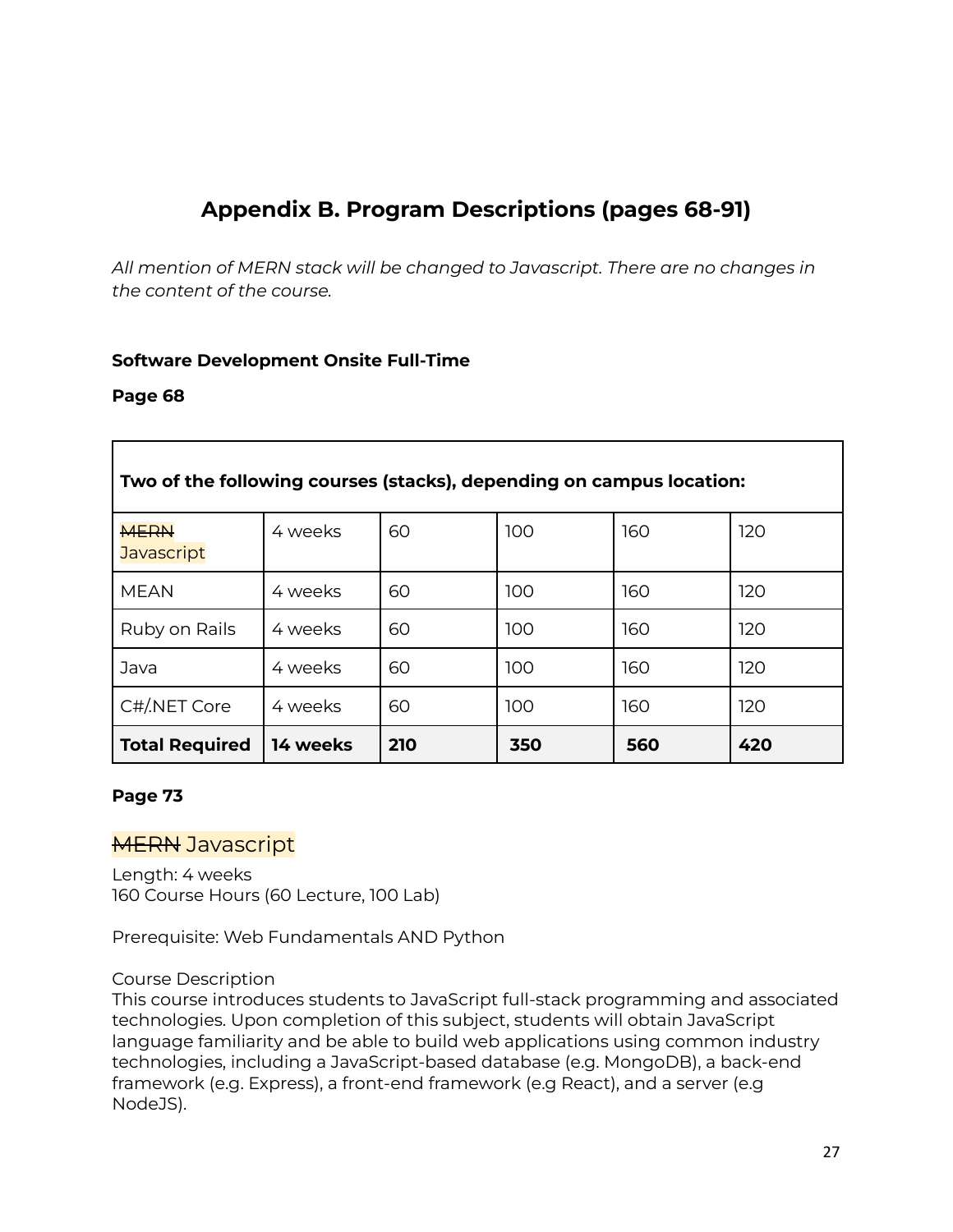Note: the specificity of database, back-end frameworks, front-end framework, and server may change based on industry needs of the location.

## **Software Development Online Fulltime Program**

## **Page 78**

| <b>Required courses (stacks)</b> |          |     |     |     |     |
|----------------------------------|----------|-----|-----|-----|-----|
| Web<br>Fundamentals              | 2 weeks  | 30  | 50  | 80  | 60  |
| Python                           | 4 weeks  | 60  | 100 | 160 | 120 |
| <b>MERN</b><br><b>Javascript</b> | 4 weeks  | 60  | 100 | 160 | 120 |
| Java or<br>C# / .NET             | 4 weeks  | 60  | 100 | 160 | 120 |
| <b>Total Required</b>            | 14 weeks | 210 | 350 | 560 | 420 |

## **Page 82**

# **MERN** Javascript

Length: 4 weeks 160 Course Hours (60 Lecture, 100 Lab)

Prerequisite: Web Fundamentals AND Python

## Course Description

This course introduces students to JavaScript full-stack programming and associated technologies. Upon completion of this subject, students will obtain JavaScript language familiarity and be able to build web applications using common industry technologies, including a JavaScript-based database (e.g. MongoDB), a back-end framework (e.g. Express), a front-end framework (e.g React), and a server (e.g NodeJS).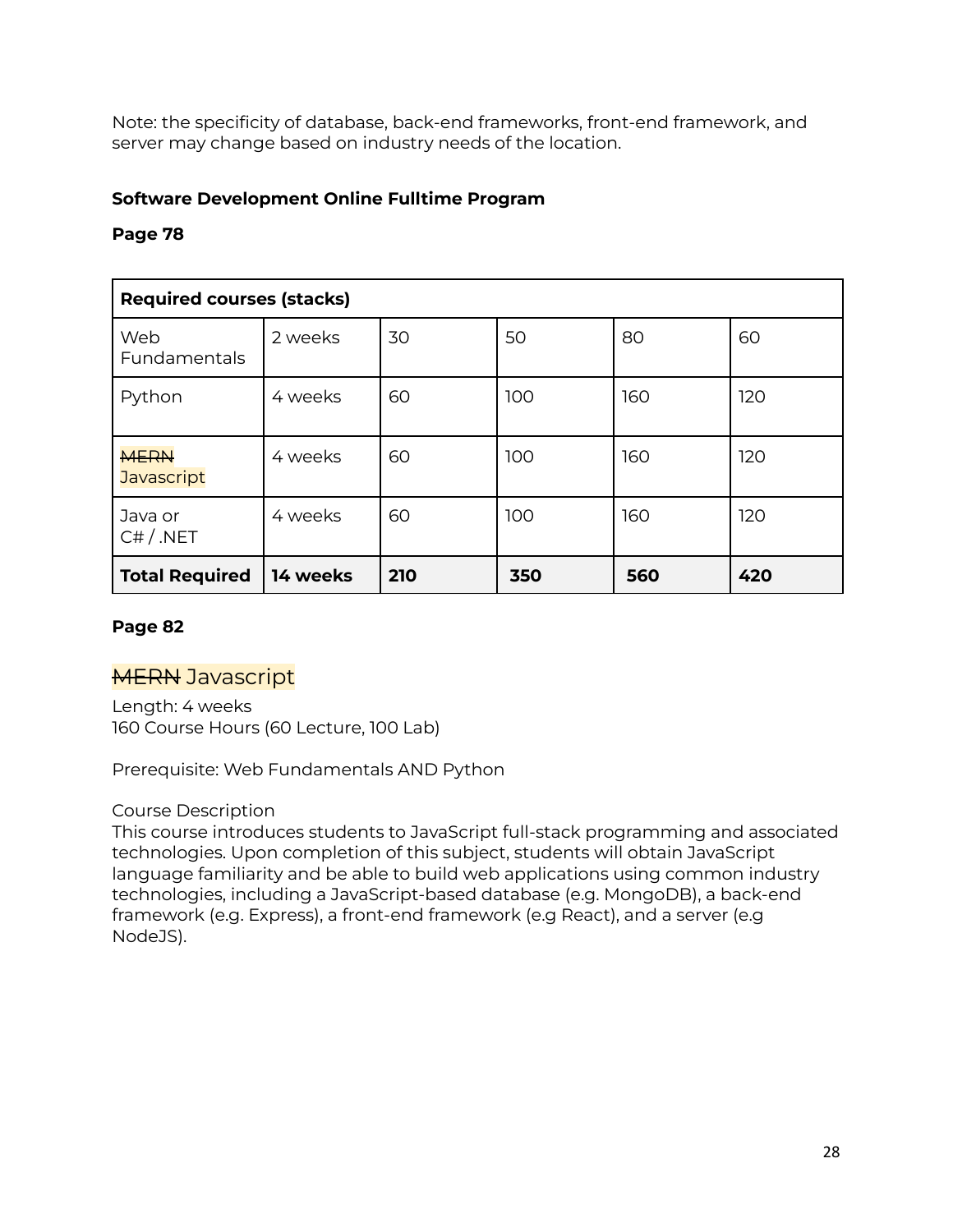## **Software Development Online Part-time Accelerated**

## **Page 85**

| Based on stack bundle selected, students can add the following courses<br>(stacks) |         |    |     |     |    |
|------------------------------------------------------------------------------------|---------|----|-----|-----|----|
| <b>MERN</b><br><b>Javascript</b>                                                   | 8 weeks | 16 | 144 | 160 | 60 |
| Java                                                                               | 8 weeks | 16 | 144 | 160 | 60 |

## **Page 89**

# **MERN** Javascript

Length: 8 Weeks Course Hours: 168 hours (16 lecture, 152 lab)

Prerequisite: Web Fundamentals AND Python

Course Description: This subject introduces students to Javascript full-stack programming and associated technologies. Upon completion of this subject, students will have Javascript language familiarity, and be able to build webapps using MongoDB, Express, React, and NodeJS.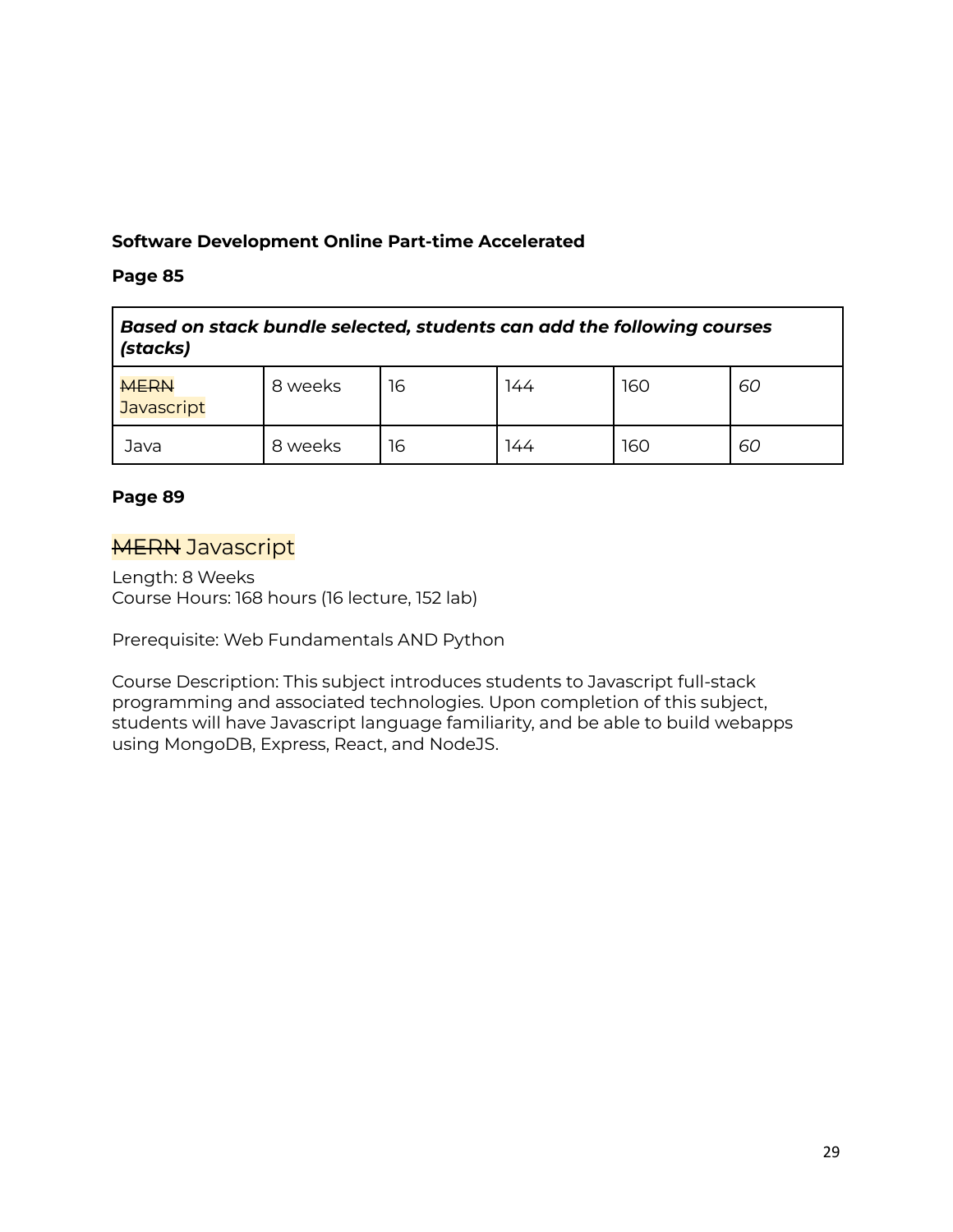# **Appendix C. State Specific Policies and Procedures (Page 112)**

# **B. Idaho**

# B. Idaho

Offered Programs

Software Development Onsite Full-Time Software Development Online Full-Time Software Development Online Part-Time Accelerated Software Development Online Part-Time Flex Data Science Online Part-Time Cybersecurity Online Part-Time UI/UX Design Online Part-Time

## Campus Locations

404 S. 8th St. #204 Boise, Idaho 83702 (844) 446-3656

[www.codingdojo.com](http://www.codingdojo.com) [info@codingdojo.com](mailto:info@codingdojo.com)

The Boise location is located at the hip Trailhead North Co-working space. Trailhead North provides dedicated desks, conference rooms and integrated space for entrepreneurs. Located in the 8th Street Marketplace in the heart of BoDo and Boise's tech corridor. Trailhead is the place where business starts in Boise. A community of like no other that is made up of people from all over the Treasure Valley. It's a place to find resources, explore new ideas, and to create something deliberate and real. Meet like minded people excited about the game of business. From accessible and connected co-working space to workshops and training, Coding Dojo is dedicated to giving entrepreneurs access to the tools and connections they need to build something with impact.

The school's facility is located on the second floor of the Eighth Street Mercantile building in downtown Boise. The building is equipped with elevators.

## Cancellation and Refund Policy

1. The school must refund all monies paid if the applicant is not accepted. This includes instances where a starting class is cancelled by the school.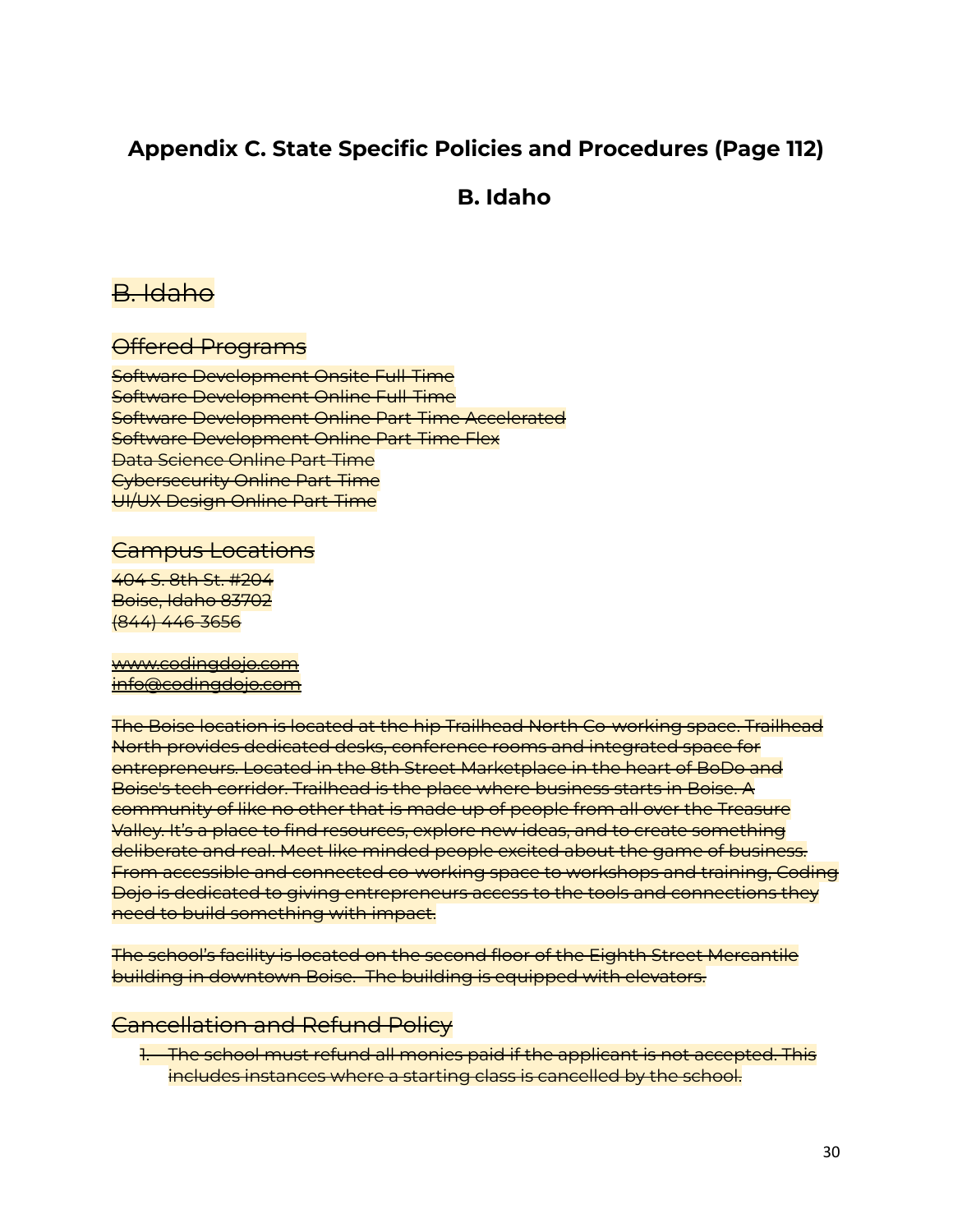- 2. The school must refund all monies paid if the applicant **cancels within three (3) business days** (excluding Sundays and holidays) **after the day the contract is signed and an initial payment is made.**
- 3. The school may retain an established registration fee of one hundred dollars if the applicant cancels, or school terminates enrollment, past the third business day after signing the contract or making an initial payment. A registration fee is any fee charged by a school to process student applications and establish a student record system.
- 4. If training is terminated after the student enters classes, the school may retain the registration fee established under (3) of this subsection, plus a prorated percentage of the total tuition as described in the following table:

| If the student completes this amount<br>of training:        | <b>Coding Dojo may keep this</b><br>percentage of tuition: |
|-------------------------------------------------------------|------------------------------------------------------------|
| Five (5) program days (one week) or up<br>to 25% of program | <del>No more than 25%</del>                                |
| More than 25% through 50%                                   | No more than 50%                                           |
| More than 50%                                               | 1000<br>1777 A                                             |

- 5. The Cancellation and Refund Policy applies to student-driven actions [or, "withdrawals"] and to school-determined endings of enrollment [or, "terminations"].
- 6. When calculating refunds, the official date of a student's termination is the date any of the following occur:
	- a. When the school receives written (electronic or hardcopy) notice of the student's intention to discontinue the training program; or,
	- b. When the student is terminated for a violation of a published school policy which provides for termination; or,
	- c. When a student, without notice, fails to attend classes for ten calendar days.
- 7. All refunds must be paid within forty-five (45) calendar days of the student's official termination date.
- 8. Special circumstances. In cases of prolonged illness or accident, death in the family, or other circumstances the school may, within its reasonable and fair discretion, make a settlement with the student for a different refund amount.

## Student Grievances

Students are encouraged to make an appointment with their Instructor or Student Support Manager and follow the grievances process outlined on [page](https://docs.google.com/document/d/1xUMeZlcCXyQGRMJwR5-w17dMP4ejD2qN4BqWF1dpfO0/edit#heading=h.p9u0ieaag2so) 60 of this catalog.

If after completion of that process the issues have not been resolved, students may file a complaint with the appropriate agency. State complaint procedures are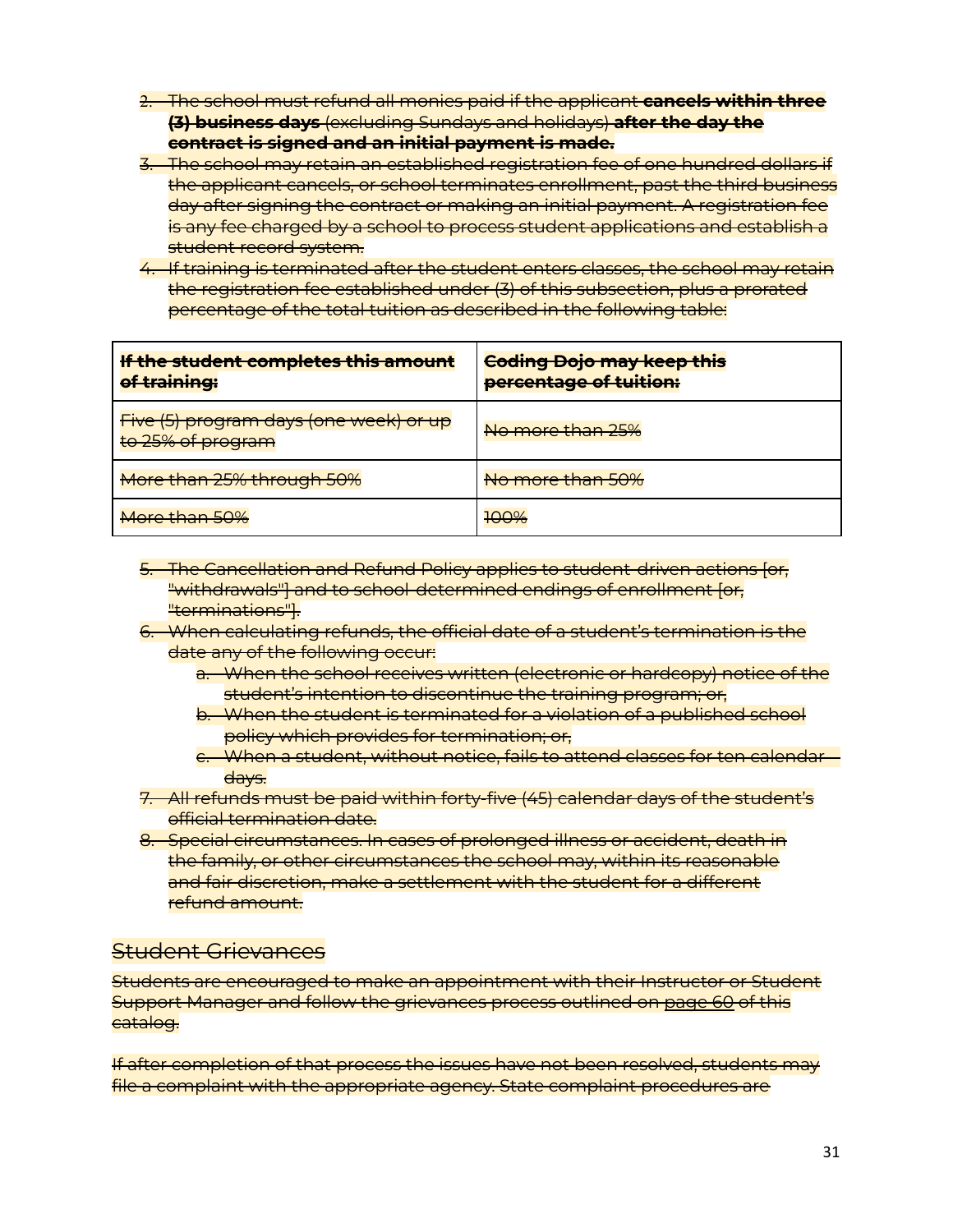#### available on the State Board of Education website:

https://boardofed.idaho.gov/higher-education-private/proprietary-schools-non-degre e-granting/ or call 208-332-1587.

## **Notices**

By signing an appropriate Enrollment Agreement with Coding Dojo, Student agrees and acknowledges that, "I understand that Coding Dojo is registered with the State Board of Education in accordance with Section 33-2403, Idaho Code. I also understand that the State Board of Education has not accredited or endorsed any course of study being offered by Coding Dojo, and that these courses may not be accepted for transfer into any Idaho public postsecondary institution."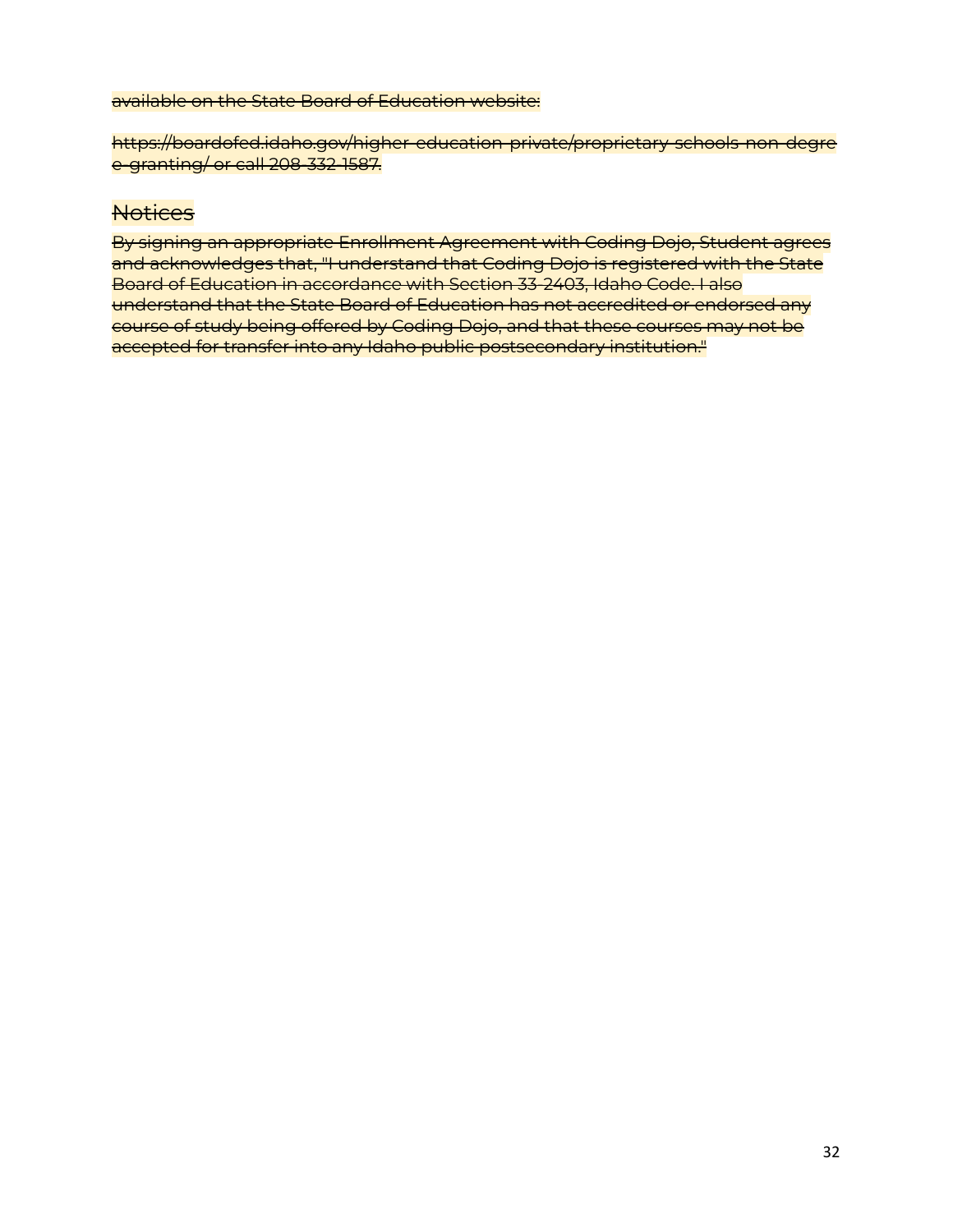# **Appendix C. State Specific Policies and Procedures (Page 116)**

# **C. Illinois**

# C. Illinois

## Approved Programs

Software Development Onsite Full-Time Software Development Online Full-Time Software Development Online Part-Time Accelerated Software Development Online Part-Time Flex Data Science Online Part-Time Cybersecurity Online Part-Time UI/UX Design Online Part-Time

## Campus Locations

213 W. Institute Place, Suite 205 Chicago, IL 60610 425-299-5770

[www.codingdojo.com](http://www.codingdojo.com) [info@codingdojo.com](mailto:info@codingdojo.com)

The Illinois location operates in a leased space comprising approximately 8,673 SF of space. The Illinois location is easily reached by car or public transportation. The school buildings are modern and secured.

# Cancellation and Refund Policy

- 1. The school must refund all monies paid if the applicant is not accepted. This includes instances where a starting class is cancelled by the school.
- 2. The school must refund all monies paid if the applicant cancels within five business days (excluding Sundays and holidays) after the day the contract is signed or an initial payment is made, as long as the applicant has not begun training.
- 3. The school may retain an established registration fee equal to ten percent of the total tuition cost, or one hundred dollars, whichever is less, if the applicant cancels past the fifth business day after signing the contract or making an initial payment. A registration fee is any fee charged by a school to process student applications and establish a student record system.
- 4. A student has through the first Friday of the program to complete any pending documentation requirements for enrollment. In the event documentation is not completed, the student will be withdrawn from the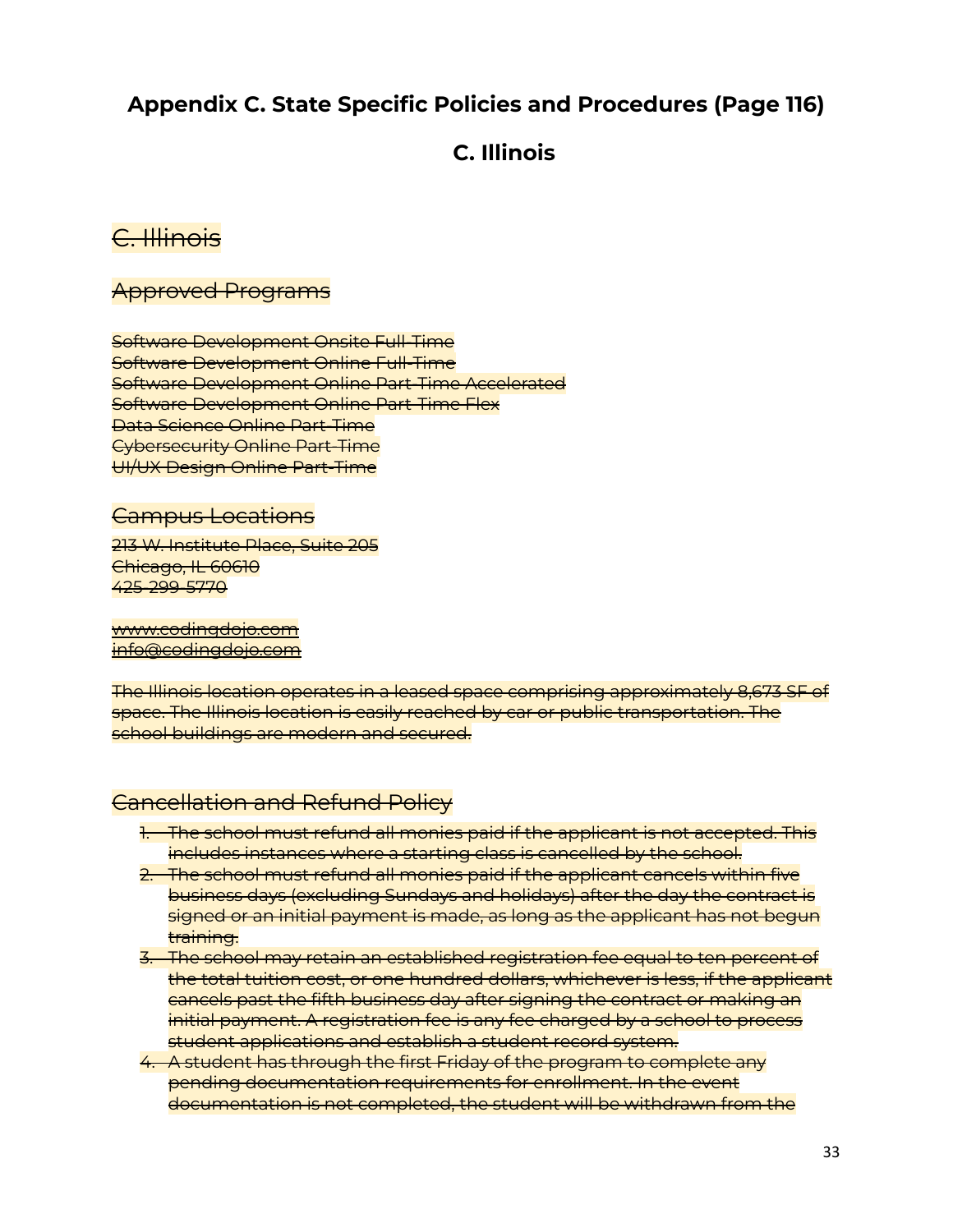program. The student will receive a full refund under these circumstances, unless the student requests to re-enroll for the next program start date, where all paid amounts will be applied to the new program.

5. If training is terminated after the student enters classes, the school may retain the registration fee established under (3) of this subsection, plus a percentage of the total tuition as described in the following table:

| If the student completes this amount<br>of training:                | <b>Coding Dojo may keep this</b><br>percentage of tuition: |
|---------------------------------------------------------------------|------------------------------------------------------------|
| Five (5) program days (one week) or up<br>to 10%, whichever is less | 10%                                                        |
| More than one week or 10%, whichever<br>is less, but less than 25%  | 25%                                                        |
| 25% through 50%                                                     | 50%                                                        |
| More than 50%                                                       | 100%                                                       |

- 6. When calculating refunds, the official date of a student's termination is the last day of recorded attendance:
	- a. When the school receives notice of the student's intention to discontinue the training program; or,
	- b. When the student is terminated for a violation of a published school policy which provides for termination; or,
	- c. When a student, without notice, fails to attend classes for thirty calendar days.
- 7. All refunds must be paid within thirty (30) calendar days of the student's official termination date.
- 8. If you intend to withdraw from the program for any reason, you must complete a Withdrawal Form to facilitate the refund process.

#### VA REFUND POLICY:

If an enrolled VA beneficiary fails to enter the program, withdraws, or is dismissed prior to completing the course, Coding Dojo will refund the unused or pro rata portion of the tuition and fees, paid on their behalf, directly to the VA in accordance with applicable regulations. Any portion of tuition and fees paid by the student will be refunded according to the state specific refund regulations.

VA beneficiary students will be responsible for covering any outstanding tuition/fees owed to the school after repayment has been made to the VA, in accordance with the state specific refund policy.

Example: A student's Enrollment Agreement states Coding Dojo is entitled to 50% of tuition if the student withdraws between 25% and 50% of the program. The VA beneficiary withdraws at 40% through the program. The school will repay the VA the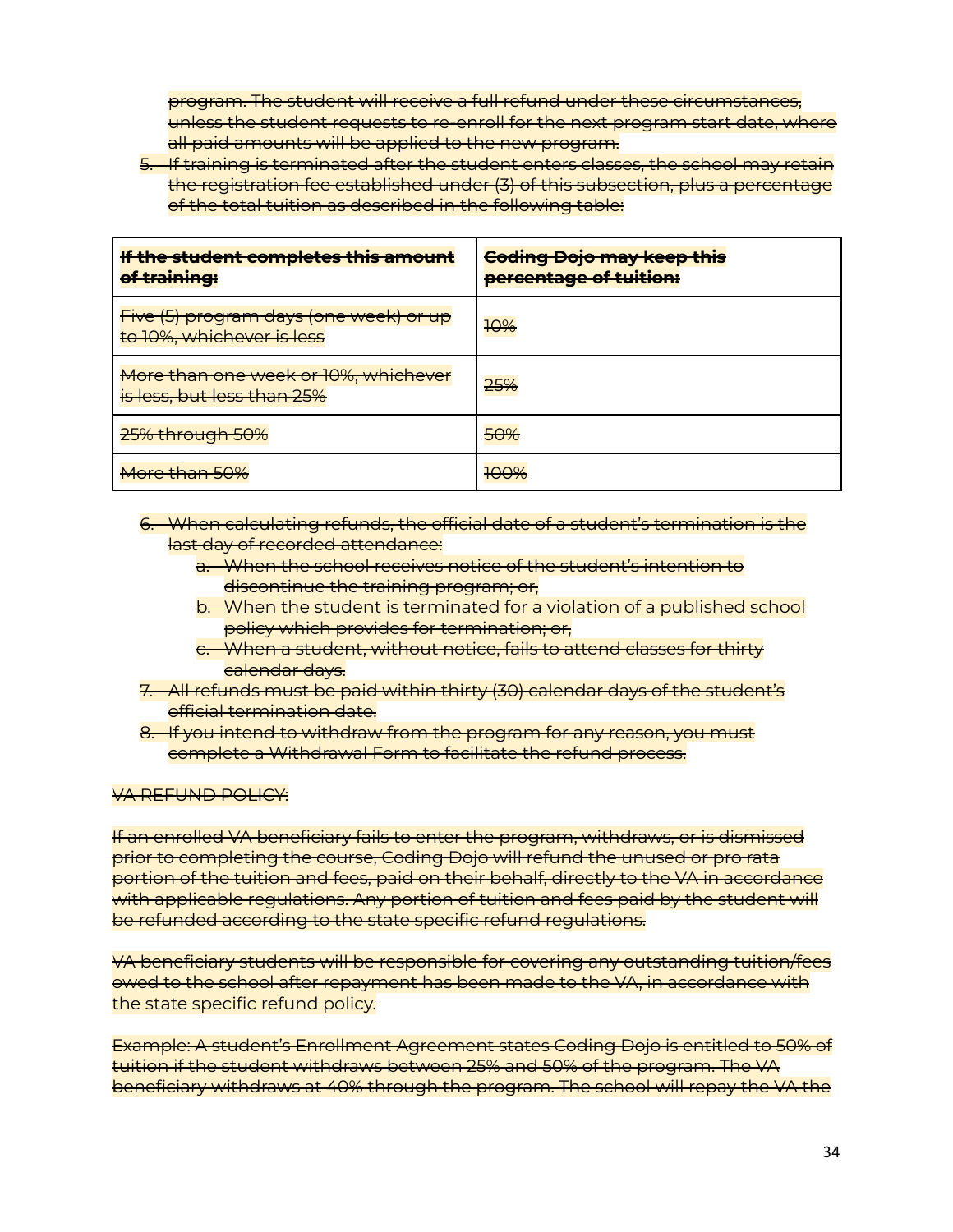prorated amount for 60% of the tuition, leaving 10% for the student to repay directly to the school.

## Student Grievances

**Illinois Board of Higher Education (IBHE)** Physical Address: 1 N. Old State Capitol Plaza, Suite 333, Springfield, IL 62701-1377 Phone Number(217) 782-2551 Link to Online Complaint System: http://complaints.ibhe.org/

## **Notices**

Coding Dojo is approved by the Division of Private Business and Vocational Schools at the Illinois Board of Higher Education (IBHE). Coding Dojo is not accredited by a US Department of Education recognized accrediting body.

## Concerning Transferability of Credits and Credentials at Our Institution

The transferability of credits you earn at Coding Dojo is at the complete discretion of an institution to which you may seek to transfer. Acceptance of the certificate you earn in the educational program is also at the complete discretion of the institution to which you may seek to transfer. If the certificate that you earn at this institution is not accepted at the institution to which you seek to transfer, you may be required to repeat some or all of your coursework at that institution. For this reason, you should make certain that your attendance at this institution will meet your educational goals. This may include contacting an institution to which you may seek to transfer after attending Coding Dojo to determine if your certificate will transfer.

Note: Coding Dojo has not entered into any articulation or transfer agreement with any other institutions.

## Consumer Information

All schools are required to make available, at a minimum, the following disclosure information clearly and conspicuously on their 1) internet website, 2) school catalog, and 3) as an addendum to their Enrollment

#### Agreement:

- The number of students who were admitted in the program as of July 1 of that reporting period.
- The number of additional students who were admitted in the program during the next 12 months and classified in one of the following categories: new starts, re-enrollments, and transfers into the program from other programs at the school.
- The total number of students admitted in the program during the 12-month reporting period.
- The number of students enrolled in the program during the 12-month reporting period who: transferred out of the program and into another